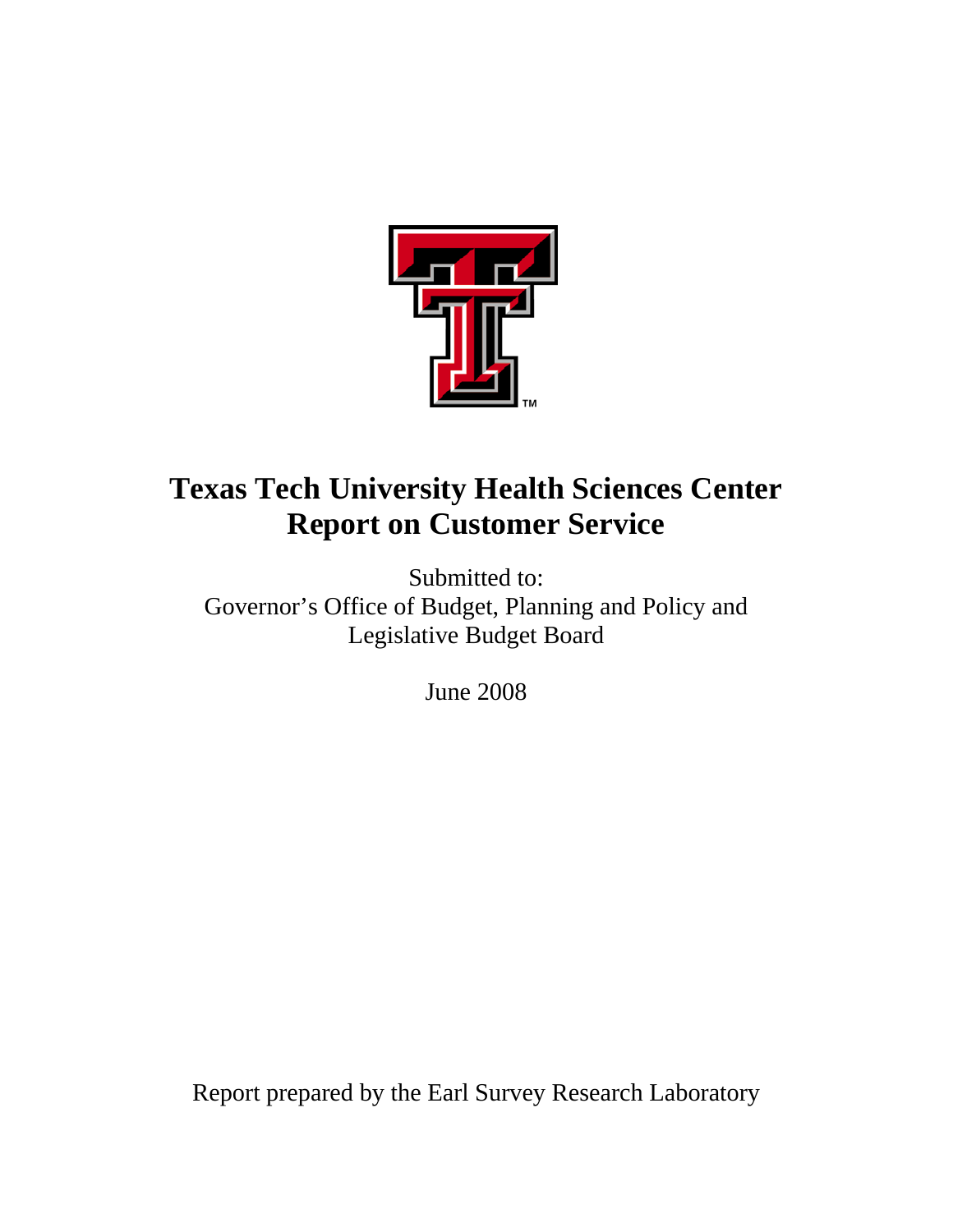# **Section 1**

# **Inventory of External Customers by Strategy (with a brief description of types of services provided)**

| <b>Strategy</b>                    | <b>Customer</b>               | <b>Brief Description of</b><br><b>Service Provided</b> |
|------------------------------------|-------------------------------|--------------------------------------------------------|
| A. Goal:                           |                               |                                                        |
| <b>Instruction/Operations</b>      |                               |                                                        |
| A.1.1. Medical Education           | <b>Medical Students</b>       | Provides medical education                             |
|                                    |                               | for M.D. degree                                        |
| A.1.2. Biomedical Sciences         | <b>Graduate Students</b>      | Provides graduate level                                |
| Training                           |                               | education in the biomedical                            |
|                                    |                               | sciences                                               |
| A.1.3. Allied Health Professions   | <b>Undergraduate Students</b> | Provides undergraduate                                 |
| Training                           | <b>Graduate Students</b>      | education in clinical                                  |
|                                    |                               | laboratory science,                                    |
|                                    |                               | occupational therapy,                                  |
|                                    |                               | communication disorders,                               |
|                                    |                               | and physician assistance                               |
|                                    |                               | training; provides graduate                            |
|                                    |                               | level education in physical                            |
|                                    |                               | therapy and communication                              |
|                                    |                               | disorders                                              |
| A.1.4. Nursing Education           | <b>Undergraduate Students</b> | Provides undergraduate                                 |
|                                    | <b>Graduate Students RN</b>   | education for the B.S.N.                               |
|                                    | to BSN Students               | degree; provides graduate                              |
|                                    |                               | level education for the                                |
|                                    |                               | M.S.N. degree                                          |
| A.1.5. Pharmacy Education          | <b>Students RPh to</b>        | Provides graduate level                                |
|                                    | <b>PharmD</b> Students        | education for the PharmD                               |
|                                    |                               | degree                                                 |
| A.1.6. Graduate Medical            | N/A (Medical Residents        |                                                        |
| Education                          | are employees)                |                                                        |
| A.2.1. Staff Group Insurance       | N/A                           |                                                        |
| Premiums                           |                               |                                                        |
| A.2.2. Workers' Compensation       | N/A                           |                                                        |
| Insurance                          |                               |                                                        |
| A.3.1. Texas Public Education      | <b>Students</b>               | Grants for educational                                 |
| Grants                             |                               | programs                                               |
| A.3.2. Medical Loans               | <b>Medical Students</b>       | Loans for educational                                  |
| <b>B. Goal: Provide Research</b>   |                               | programs                                               |
| <b>Support</b>                     |                               |                                                        |
| <b>B.1.1. Research Enhancement</b> | N/A                           |                                                        |
|                                    |                               |                                                        |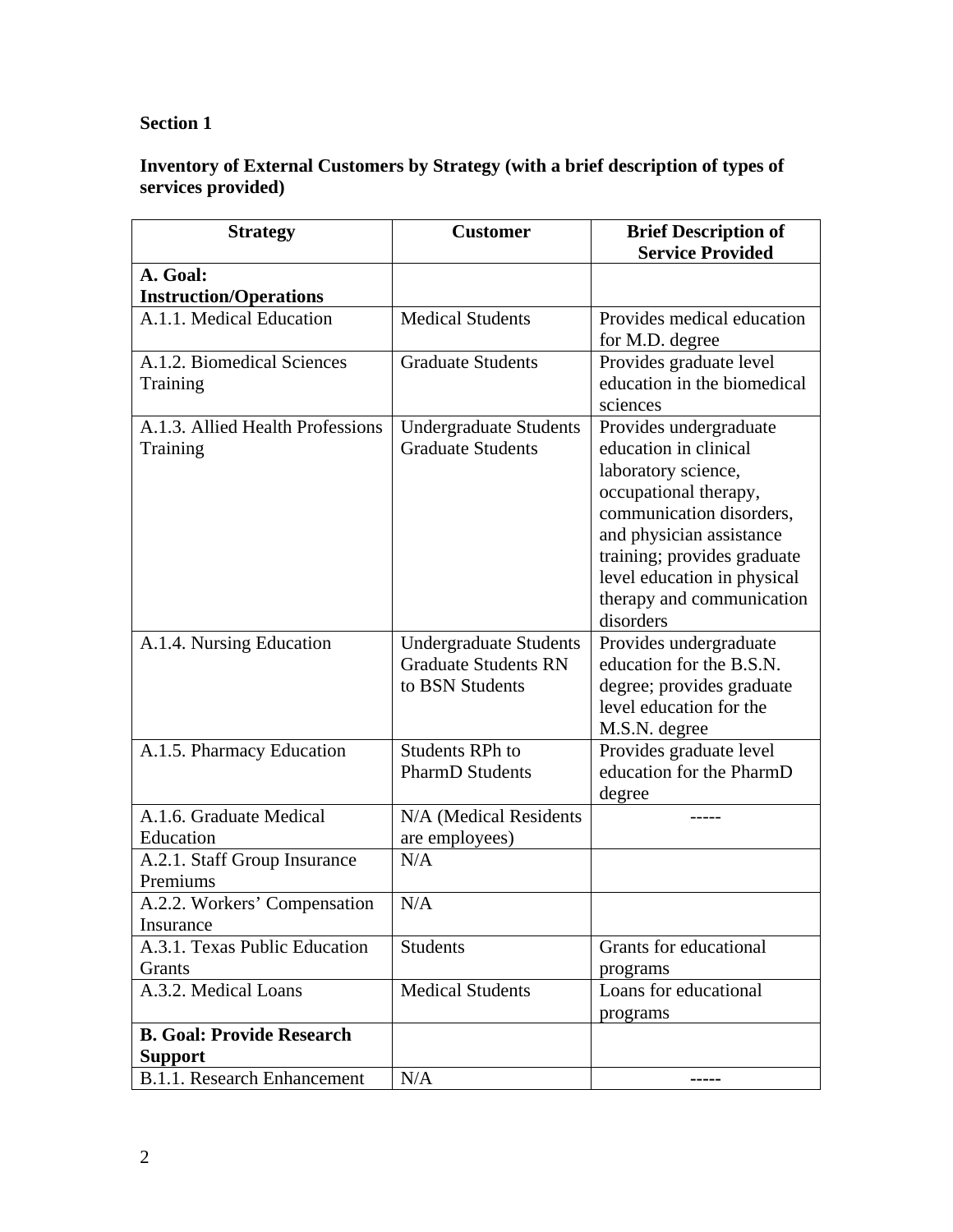| C. Goal: Infrastructure         |                               |                            |
|---------------------------------|-------------------------------|----------------------------|
| <b>Support</b>                  |                               |                            |
| C.1.1. E & G Space Support      | N/A                           |                            |
| C.2.1. Tuition Revenue Bond     | N/A                           |                            |
| Retirement                      |                               |                            |
| D. Goal: Provide Special Item   |                               |                            |
| <b>Support</b>                  |                               |                            |
| D.1.1. South Texas Professional | N/A                           |                            |
| Education                       |                               |                            |
| D.1.2. Border Support-          | N/A                           |                            |
| Academic Expansion              |                               |                            |
| D.1.3. Academic Support-        | N/A                           |                            |
| <b>Border Development</b>       |                               |                            |
| D.1.4. Integrated Health        | <b>Students Continuing</b>    | Provides technology and    |
| <b>Network</b>                  | <b>Education Participants</b> | technical assistance to    |
|                                 |                               | support distance education |
|                                 |                               | across campuses.           |
| D.1.5 Medical Education-        | N/A                           |                            |
| Odessa                          |                               |                            |
| D.1.6. El Paso - Medical        | N/A                           |                            |
| D.1.7. Medical Resident and     | <b>Undergraduate Students</b> | Provides support to train  |
| Physician Assistant Program     | <b>Graduate Students</b>      | students in the Physician  |
| Expansion                       |                               | <b>Assistant Program</b>   |
| D.2.1. Family/Community         | N/A (Medical Residents        |                            |
| <b>Medicine Residency</b>       | are employees)                |                            |
| D.2.2. Midland Surgical         | N/A (Medical Residents        |                            |
| <b>Residency Training</b>       | are employees)                |                            |
| D.2.3. Midland Cardiology       | N/A (Medical Residents        |                            |
| Residency                       | are employees)                |                            |
| D.2.4. Border Health-Resident   | N/A (Medical Residents        |                            |
| Support                         | are employees)                |                            |
| D.3.1. Diabetes Research        | N/A                           | -----                      |
| Center                          |                               |                            |
| D.4.1. Rural Health Care        | N/A                           |                            |
| D.5.1. Institutional            | N/A                           |                            |
| Enhancement                     |                               |                            |
| <b>E. Goal: Tobacco Funds</b>   |                               |                            |
| E.1.1. Tobacco Earnings Tx      | N/A                           |                            |
| Tech HSC El Paso                |                               |                            |
| E.1.2. Tobacco Earnings Tx      | N/A                           |                            |
| Tech Univ HSC                   |                               |                            |
| E.1.3. Tobacco - Permanent      | N/A                           |                            |
| <b>Health Fund</b>              |                               |                            |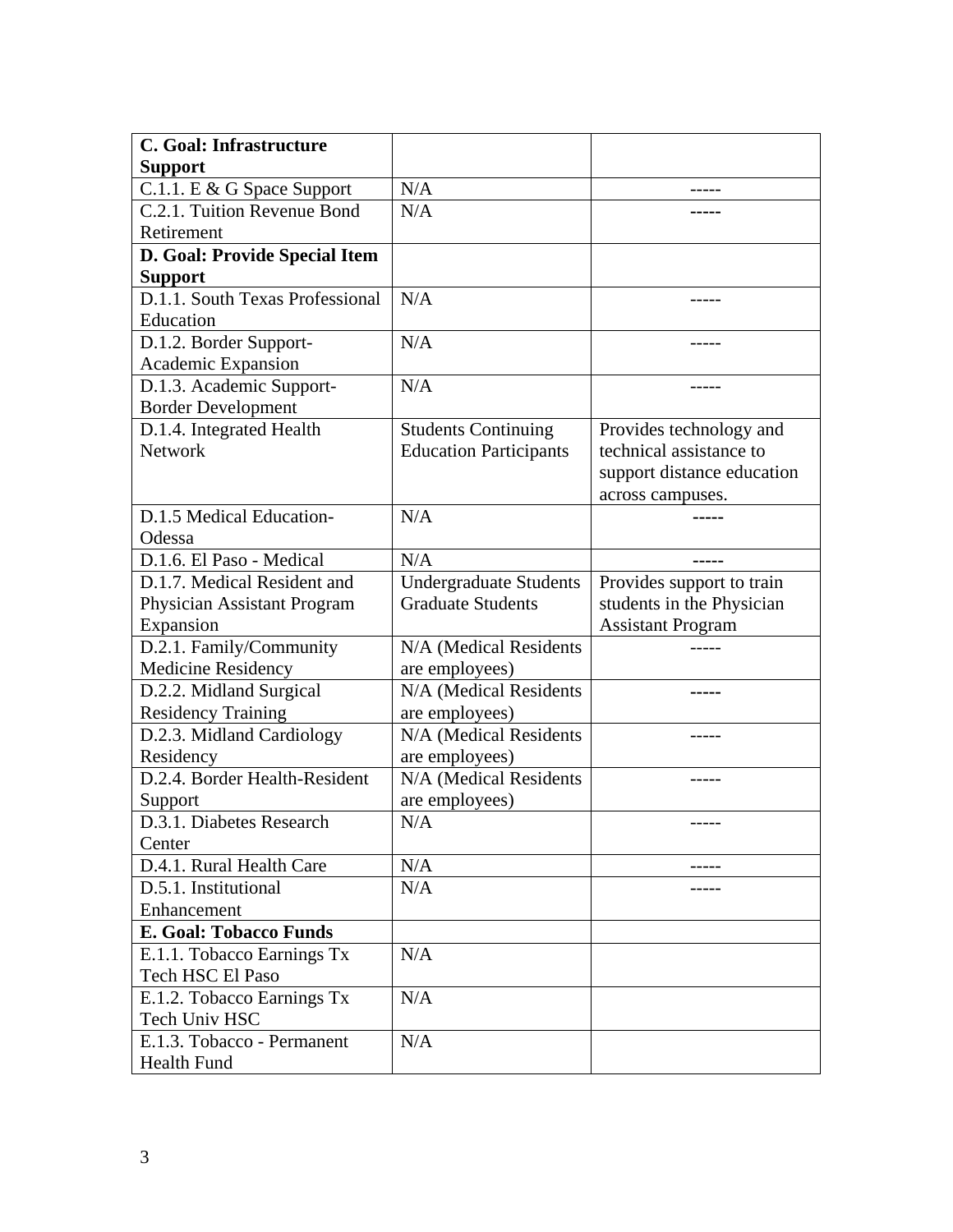# **Section 2**

# **Description of the information-gathering methods utilized in obtaining input from institution customers**

The Texas Tech University Health Sciences Center student survey was developed in response to Texas Government Code, Section 2114, which requires institutions of higher education to collect data from specific customers to assess quality and satisfaction with services in key areas including accessibility, faculty and staff, communications, Internet site, complaint handling process, timely service and accuracy of information. The specific customers to be surveyed are those for which Texas Tech University Health Sciences Center receives state funding (see Section 1). Thus, currently enrolled students became the focus of TTUHSC's survey.

The original student survey instrument was developed in 2001 and administered in 2002. Following this initial administration of the survey, student focus groups helped determined the best terminology to use on future surveys to avoid student confusion, the most efficient method of disseminating the survey to increase the response rate and the groups of students to survey to yield the most reliable data. This revised survey was administered to students in 2004. A slightly modified version of the 2004 survey was administered in 2006.

The student survey administered in 2008 is a modification of the 2006 survey. The following changes were made to the 2006 survey:

- Under the section "*Student Services, Including Financial Aid Applications and the Registrar,*" the following statements were added, "I am satisfied with the wait time for services and/or responses" and "I am satisfied with the information about scholarships and grants that I have received."
- Under the section section "*Student Billing and Monetary Disbursement (Bursar's Office*)" the following statement was added "I am satisfied with services provided by the Bursar's Office."
- The section "*Information Technology*" was shortened by two questions.
- Under the section "*Your School's HSC Website*," the following statement was added, "I use my school's website several times per week."
- Under the section "*TechLink*" the following statements were added "My TechLink instructors make an intentional effort to include me as a remote student in their instruction," and "I have full access to student services and activities that support my classroom instruction." One question about WebCT satisfaction was moved from this section to the section titled "*Facilities, Equipment, and Security on Your Campus*."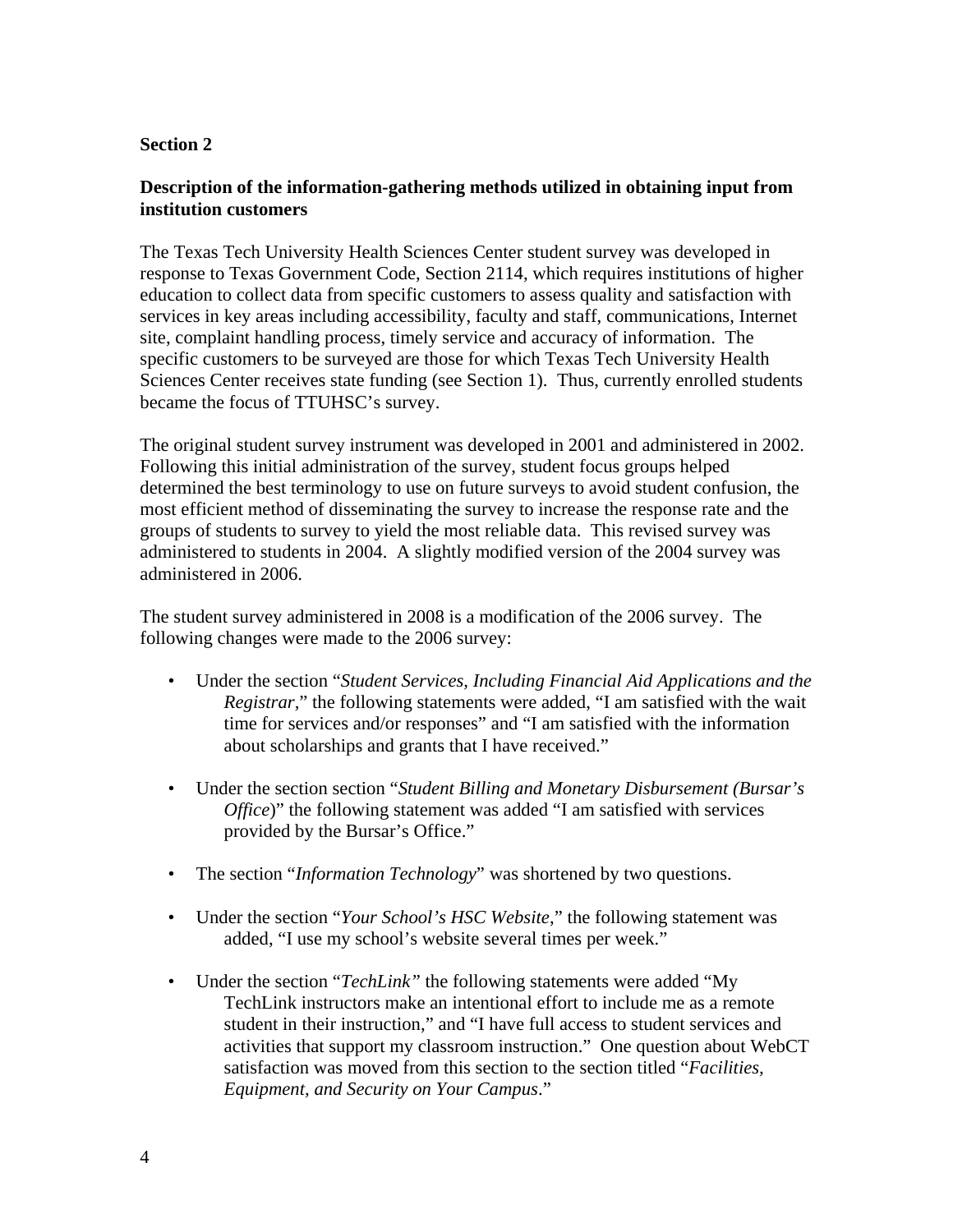- A section for "*Online Students"* was added to the survey. This new section has four questions for student evaluation.
- The section titled "*Degree Program"* was renamed "*Academics"* and expanded to include the following statements – "I am satisfied with the quality of instruction that I receive," "I am satisfied with the personal attention that my instructors give me outside of class," and "I am satisfied with the concern for my academic and professional success that is shown by my instructors."
- A section titled "*Student Interactions*" was added to the survey. This section has six questions for student evaluation.
- A section titled *"Would You Recommend TTUHSC to Someone Else"* was added to the survey and the following statement was moved into that section "I would recommend my TTUSHC Degree Program to a friend or family member."
- Students were asked to select their degree program from a list.

There have been several improvements to the survey process implemented in 2008. The survey was administered online to all TTUHSC students. The solicitation for participation was sent on April 14. Several reminders were emailed to students from the Office of Student Services, the President of the Student Government, and several of the Deans and some faculty. In addition to the email reminders, flyers were posted on bulletin boards and all of the schools publicized the survey. As an incentive to encourage participation, respondents from each of the schools were entered into a drawing for a \$500 scholarship.

## **Section 3**

**Tables detailing the levels of customer-determined service quality**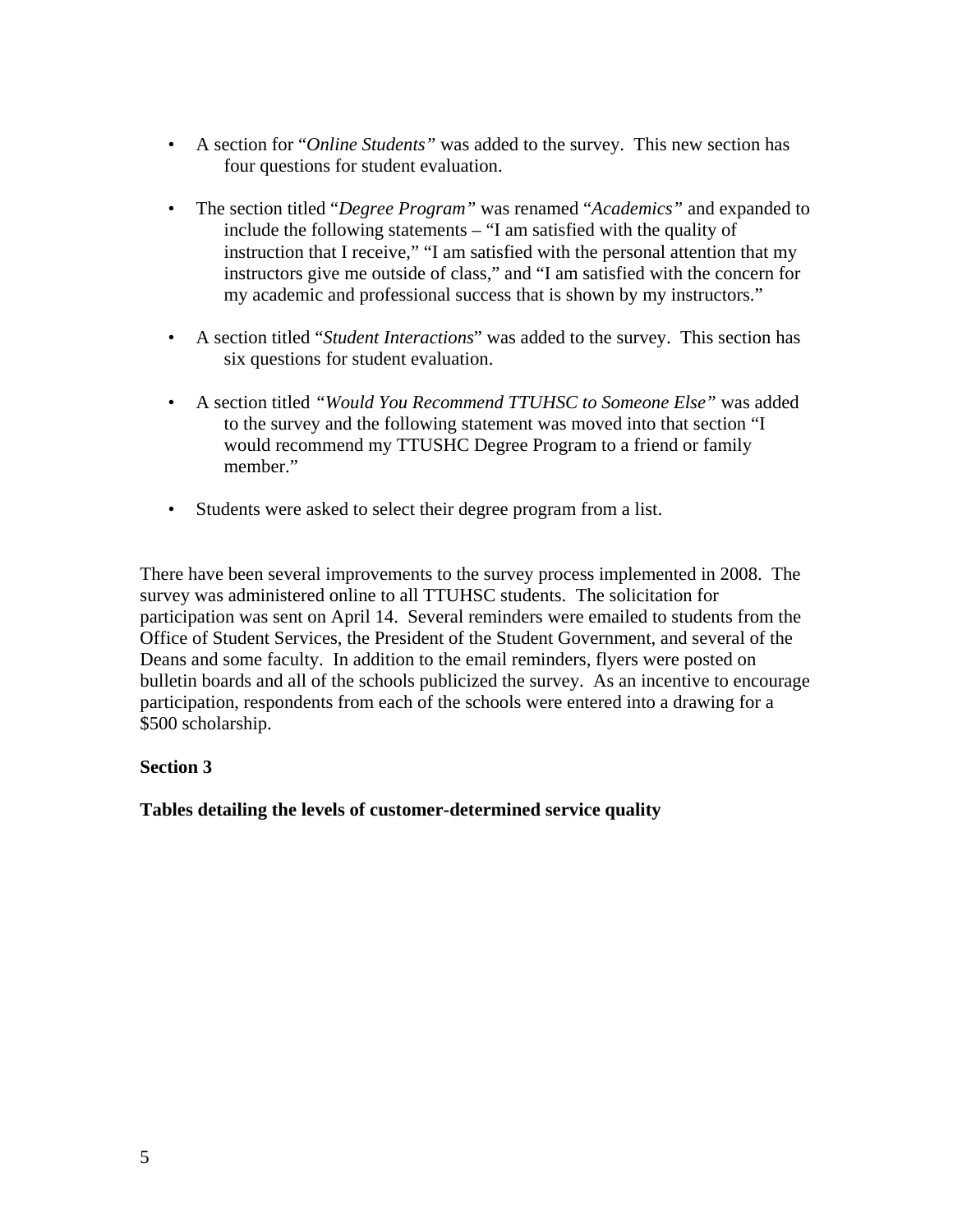#### Texas Tech University Health Sciences Center Report on Customer Service, 2008

(numbers represent the percentage of strongly agree plus agree responses to each item)

#### **Student Service Survey – Summary by School**

**Report on Customer Service – 2008** 

Positive Trend – 90% and above **Negative Trend – less than 70%** 

| <b>Academic and Career Advising/Mentoring</b>                                                          | <b>Graduate School</b><br>of Biomedical<br><b>Sciences</b><br>$(n=49)$ | <b>Allied</b><br><b>Health</b><br><b>Sciences</b><br>$(n=183)$ | <b>Medicine</b><br>$(n=190)$ | <b>Nursing</b><br>$(n=263)$ | <b>Pharmacy</b><br>$(n=183)$ |
|--------------------------------------------------------------------------------------------------------|------------------------------------------------------------------------|----------------------------------------------------------------|------------------------------|-----------------------------|------------------------------|
| In my area of study, I know whom to contact for academic and career<br>advising/mentoring.             | 98                                                                     | 96.2                                                           | 87.7                         | 92.7                        | 82.3                         |
| Times available for academic advising/mentoring are convenient.                                        | 97.9                                                                   | 95.7                                                           | 83.3                         | 92.1                        | 84.9                         |
| My questions are answered and/or problems solved.                                                      | 87.2                                                                   | 96.1                                                           | 83.3                         | 89.1                        | 83                           |
| Academic and career advising/mentoring personnel are knowledgeable<br>about opportunities in my field. | 79.2                                                                   | 97.1                                                           | 80.6                         | 92.5                        | 91.4                         |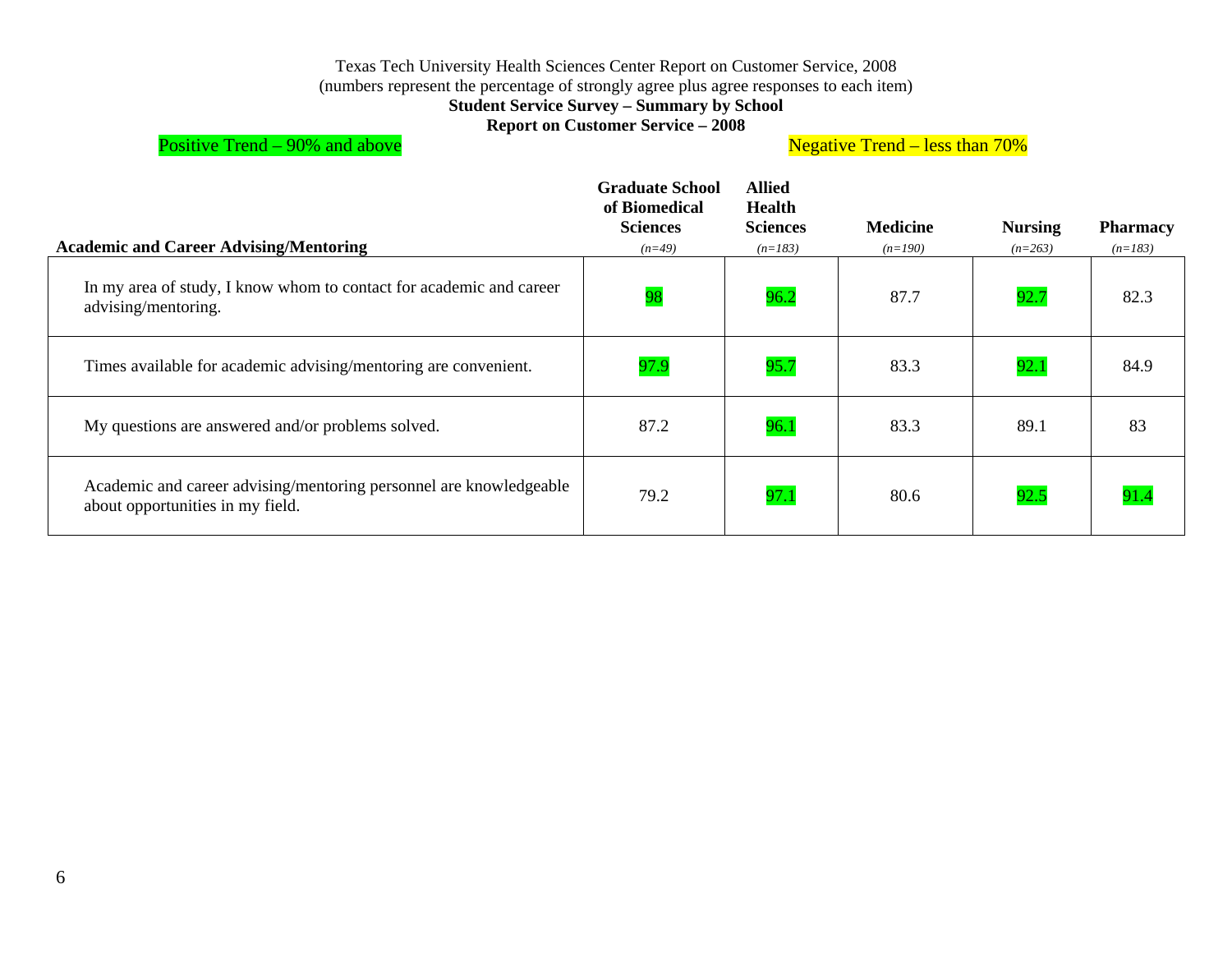| <b>Student Services, Including Financial Aid Applications and the</b><br>Registrar         | <b>Graduate School</b><br>of Biomedical<br><b>Sciences</b> | <b>Allied</b><br><b>Health</b><br><b>Sciences</b> | <b>Medicine</b> | <b>Nursing</b> | <b>Pharmacy</b> |
|--------------------------------------------------------------------------------------------|------------------------------------------------------------|---------------------------------------------------|-----------------|----------------|-----------------|
| Student Services employees are courteous.                                                  | 95.7                                                       | 98.3                                              | 99.4            | 97.9           | 90              |
| Student Services office hours meet my needs.                                               | 95.5                                                       | 96.5                                              | 98.3            | 95.2           | 91.5            |
| My questions are answered and/or problems solved.                                          | 93.4                                                       | 94.8                                              | 96.7            | 95.8           | 91.5            |
| I am satisfied with wait times for services and/or responses.                              | 88.3                                                       | 91.9                                              | 96.6            | 95.2           | 88.7            |
| I am satisfied with the information about scholarships and grants that<br>I have received. | 75.6                                                       | 79.6                                              | 84.3            | 86.1           | 92.1            |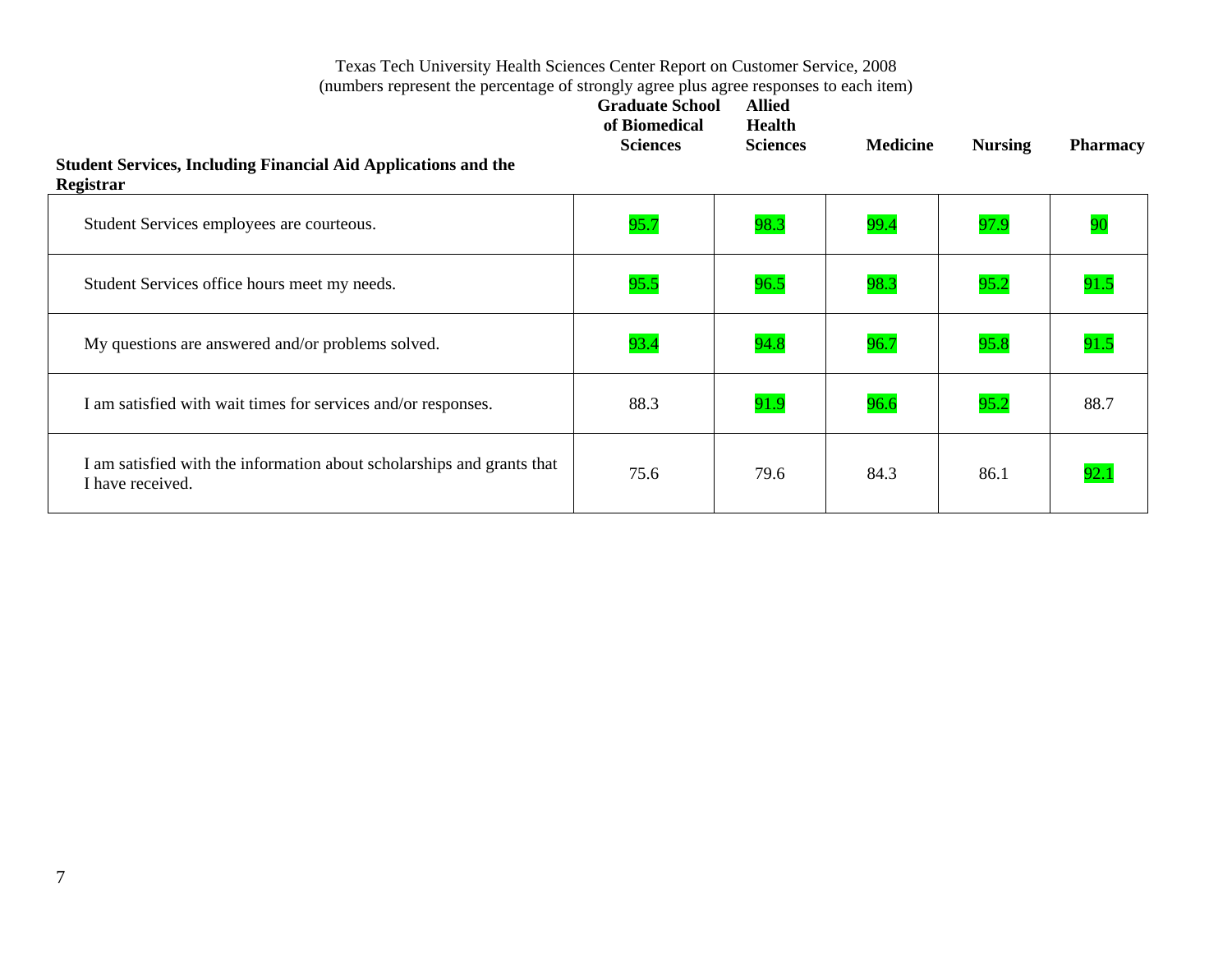| <b>Student Affairs Office for Your School or Program on Your</b><br><b>Campus/Site</b> | <b>Graduate School</b><br>of Biomedical<br><b>Sciences</b> | <b>Allied</b><br><b>Health</b><br><b>Sciences</b> | <b>Medicine</b> | <b>Nursing</b> | <b>Pharmacy</b> |
|----------------------------------------------------------------------------------------|------------------------------------------------------------|---------------------------------------------------|-----------------|----------------|-----------------|
| Student Affairs employees are courteous.                                               | 97.7                                                       | 98.7                                              | 98.4            | 99             | 93.9            |
| Student Affairs office hours meet my needs.                                            | 97.7                                                       | 100                                               | 97.9            | 97.4           | 95              |
| My questions are answered and/or problems solved.                                      | 95.3                                                       | 99.3                                              | 95.8            | 97             | 93.1            |
| I am satisfied with the wait time for services and/or responses.                       | 95.2                                                       | 98.6                                              | 94.7            | 97             | 95              |
| Student Affairs has prepared me for the transition to a regional<br>campus.            | 92.3                                                       | 92.1                                              | 91.6            | 96.6           | 90.3            |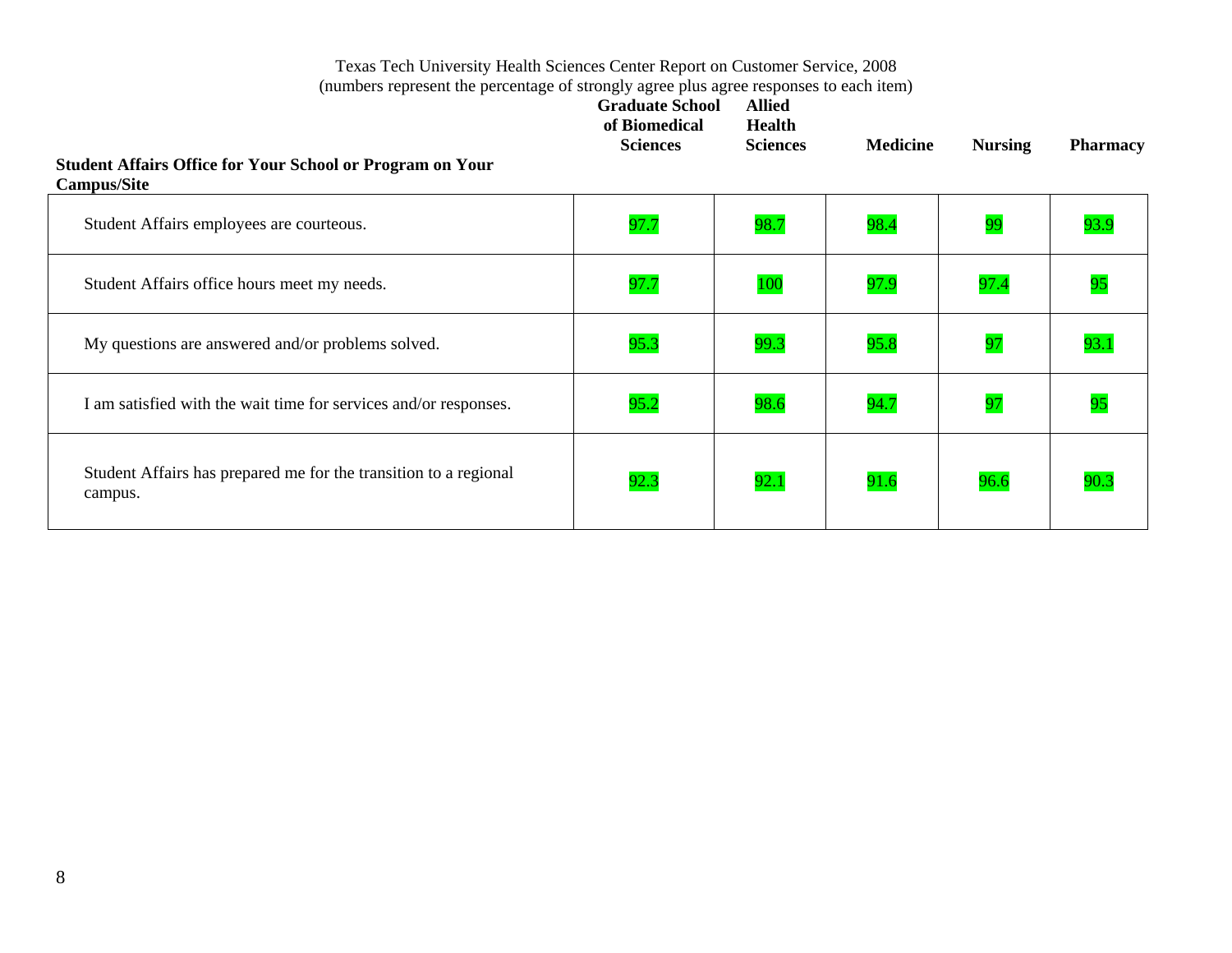| <b>Student Billing and Monetary Disbursement (Bursar's Office)</b>            | <b>Graduate School</b><br>of Biomedical<br><b>Sciences</b> | <b>Allied</b><br><b>Health</b><br><b>Sciences</b> | <b>Medicine</b> | <b>Nursing</b> | <b>Pharmacy</b> |
|-------------------------------------------------------------------------------|------------------------------------------------------------|---------------------------------------------------|-----------------|----------------|-----------------|
| HSC employees involved in Billing and Monetary Disbursement are<br>courteous. | 97.9                                                       | 97.7                                              | 98.7            | 98.4           | 98.2            |
| Billing and Monetary Disbursement Hours met my needs.                         | 93.6                                                       | 95.3                                              | 96              | 95.3           | 96.8            |
| My questions are answered and/or problems solved.                             | 95.8                                                       | 95.4                                              | 97.4            | 95             | 94.2            |
| Wait time for services and/or responses are acceptable.                       | 95.7                                                       | 92.9                                              | 95.3            | 96.7           | 96.2            |
| The paper billing is easy to understand.                                      | 84.8                                                       | 95.2                                              | 92.5            | 94             | 87.4            |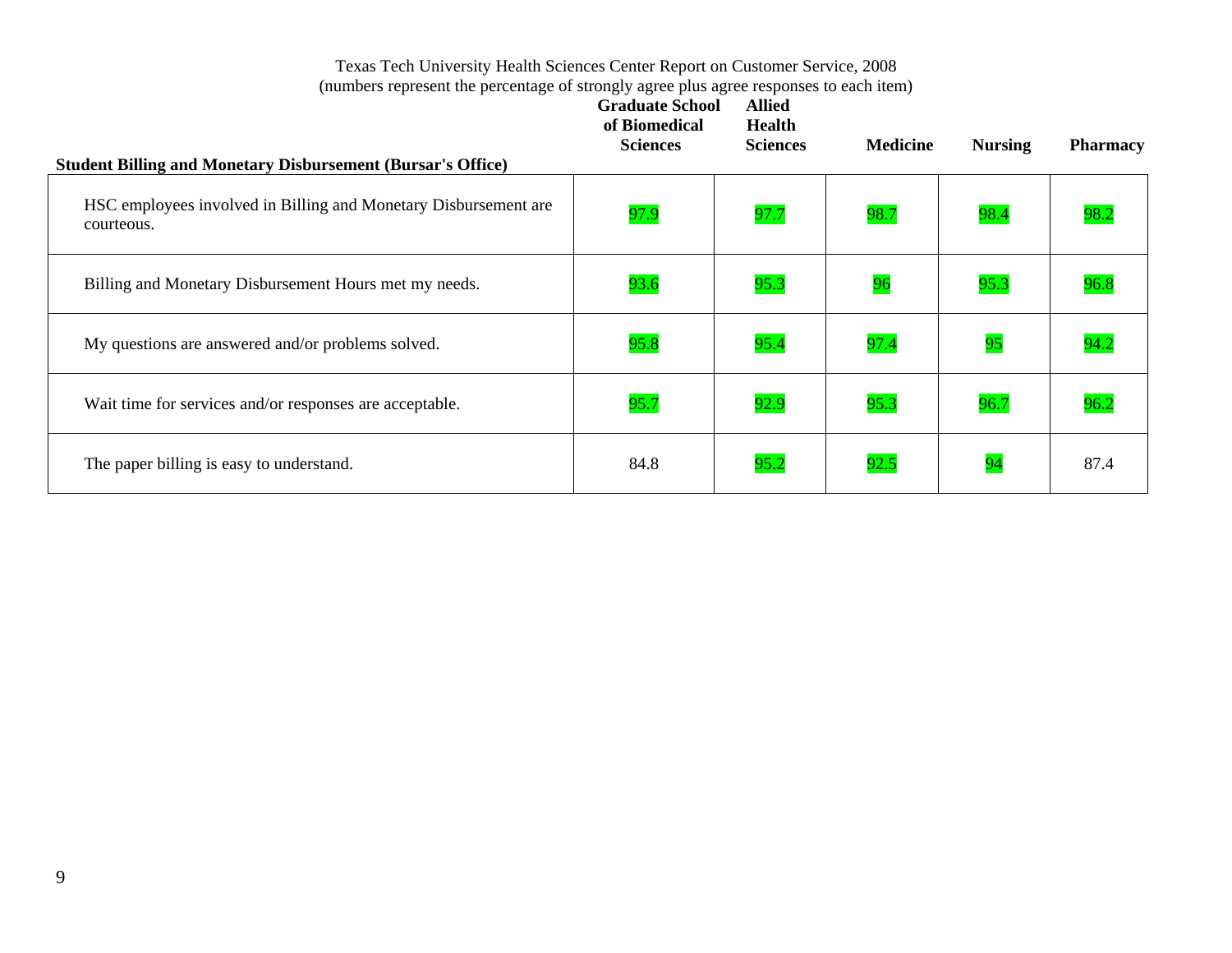| <b>Student Health Insurance</b>                                                                                                     | <b>Graduate School</b><br>of Biomedical<br><b>Sciences</b> | <b>Allied</b><br><b>Health</b><br><b>Sciences</b> | <b>Medicine</b> | <b>Nursing</b> | <b>Pharmacy</b> |
|-------------------------------------------------------------------------------------------------------------------------------------|------------------------------------------------------------|---------------------------------------------------|-----------------|----------------|-----------------|
| I know where to obtain information explaining student health care<br>services. (insurance plans; where to go for health care, etc.) | 68.3                                                       | 66.6                                              | 56.4            | 71.1           | 66.4            |
| I am satisfied with my choices for health insurance coverage at<br>TTUHSC.                                                          | 56.1                                                       | 67.6                                              | 48.6            | 76             | 41.8            |
| I am satisfied with the information on health insurance plans that I am<br>given by TTUHSC.                                         | 57.1                                                       | 70.1                                              | 54.4            | 70             | 55.1            |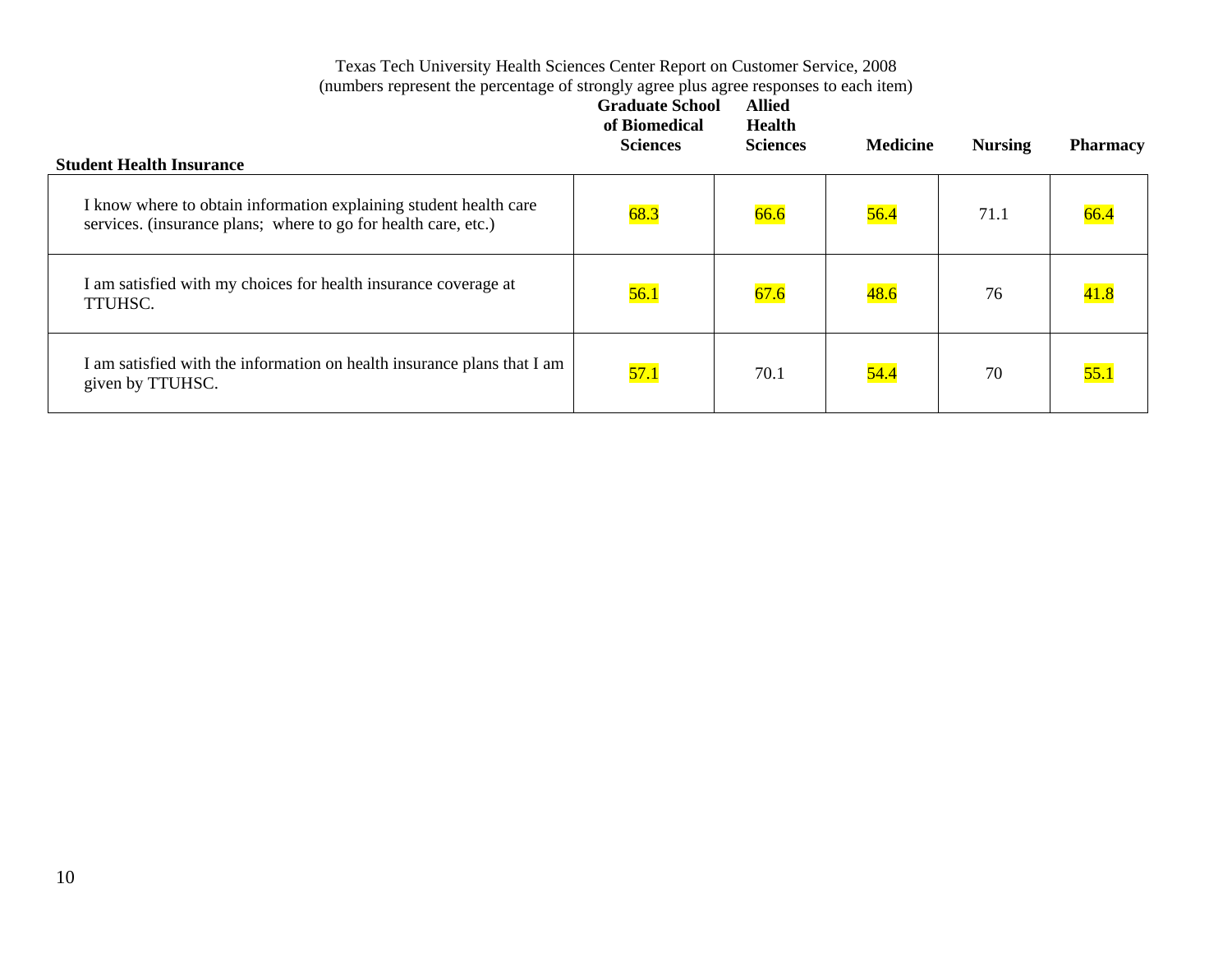| <b>Student Health Care Provider For Your Campus/Site</b>                                                                                                                                              | <b>Graduate School</b><br>of Biomedical<br><b>Sciences</b> | <b>Allied</b><br><b>Health</b><br><b>Sciences</b> | <b>Medicine</b> | <b>Nursing</b> | <b>Pharmacy</b> |
|-------------------------------------------------------------------------------------------------------------------------------------------------------------------------------------------------------|------------------------------------------------------------|---------------------------------------------------|-----------------|----------------|-----------------|
| Student health care provider's office employees are courteous.                                                                                                                                        | 80.8                                                       | 84.8                                              | 91.3            | 84.4           | 81.7            |
| Student health care provider's office hours meet my needs.                                                                                                                                            | 88                                                         | 83.1                                              | 79.7            | 82.3           | 78.9            |
| My questions are answered and/or problems solved.                                                                                                                                                     | 83.3                                                       | 82.7                                              | 86.3            | 88.6           | 72.6            |
| I am satisfied with the wait time for services and/or responses.                                                                                                                                      | 68                                                         | 73.7                                              | 71.7            | 71.9           | 56.7            |
| I am satisfied with the availability of pharmaceutical services through<br>the provider for my campus/site.                                                                                           | 72                                                         | 78.5                                              | 76.8            | 85.8           | 69.3            |
| I know whom to contact for mental health counseling.                                                                                                                                                  | 50                                                         | 55.9                                              | 60.7            | 50.5           | 61.1            |
| I had a positive experience during my first encounter with a TTUHSC<br>health provider (applicable only to those who had their first encounter<br>with a TTUHSC health provider during AY 2007-2008). | 95                                                         | 76.9                                              | 89.1            | 86.5           | 71.6            |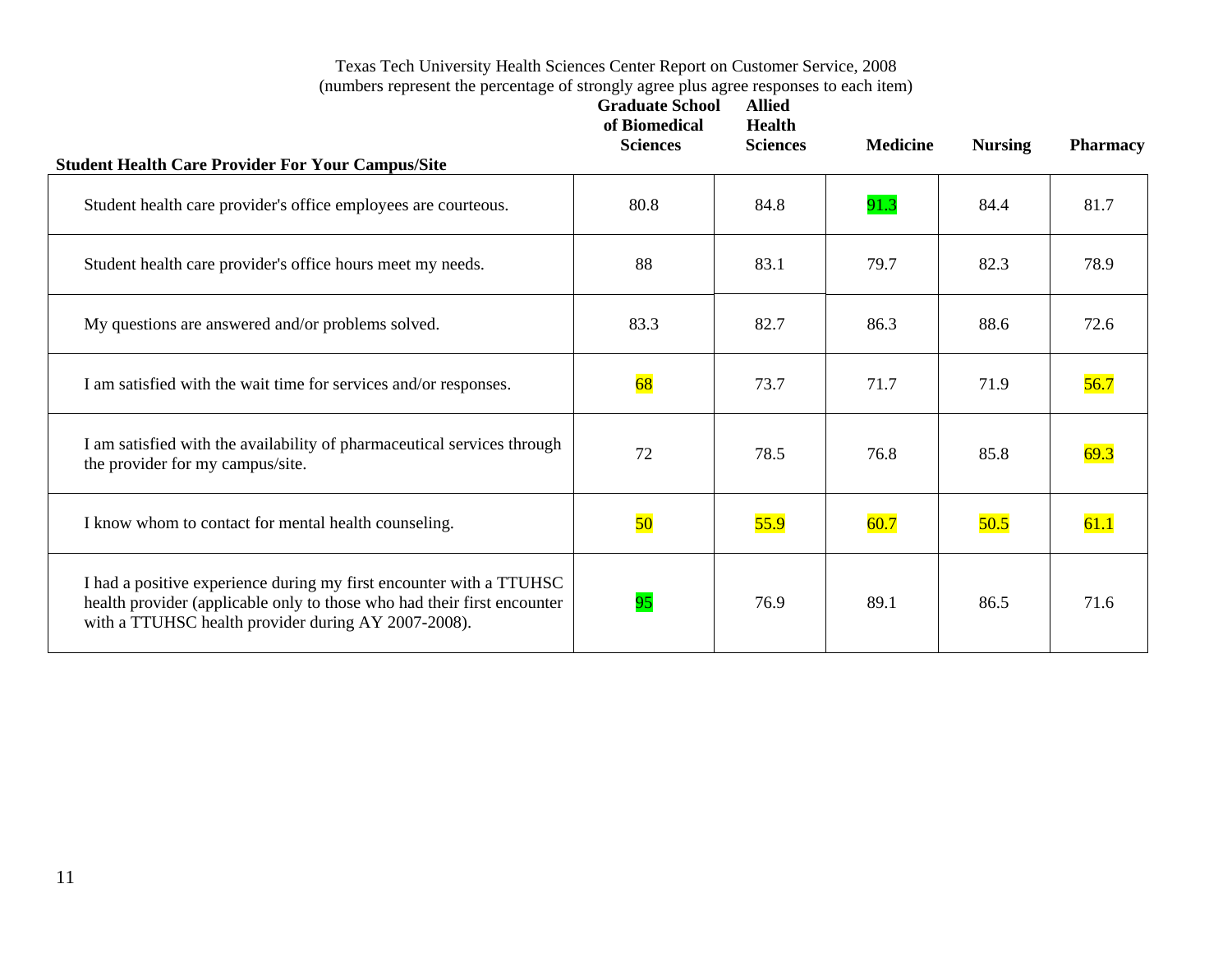|                                                                                               | <b>Graduate School</b><br>of Biomedical<br><b>Sciences</b> | <b>Allied</b><br><b>Health</b><br><b>Sciences</b> | <b>Medicine</b> | <b>Nursing</b> | <b>Pharmacy</b> |
|-----------------------------------------------------------------------------------------------|------------------------------------------------------------|---------------------------------------------------|-----------------|----------------|-----------------|
| <b>Library Resources On Your Campus/Site</b>                                                  |                                                            |                                                   |                 |                |                 |
| The books, journals and other materials that I need are readily<br>accessible in the library. | 75.5                                                       | 90.1                                              | 91.8            | 91.3           | 85.2            |
| The librarians are helpful in locating resources.                                             | 95.9                                                       | 92.5                                              | 98.8            | 92.6           | 96.3            |
| Search software such as OVID, Micromedex, and MD Consult are<br>easily accessible.            | 91.6                                                       | 92.4                                              | 95.7            | 94.4           | 98.1            |
| Library hours are convenient.                                                                 | 87.3                                                       | 80.4                                              | 75.9            | 92.2           | 85.4            |
| The library is comfortable, quiet, and clean.                                                 | 93.9                                                       | 92                                                | 91.3            | 97.1           | 93.4            |
| I am satisfied with the library's study facilities.                                           | 85.7                                                       | 81.6                                              | 80.2            | 93.7           | 81.5            |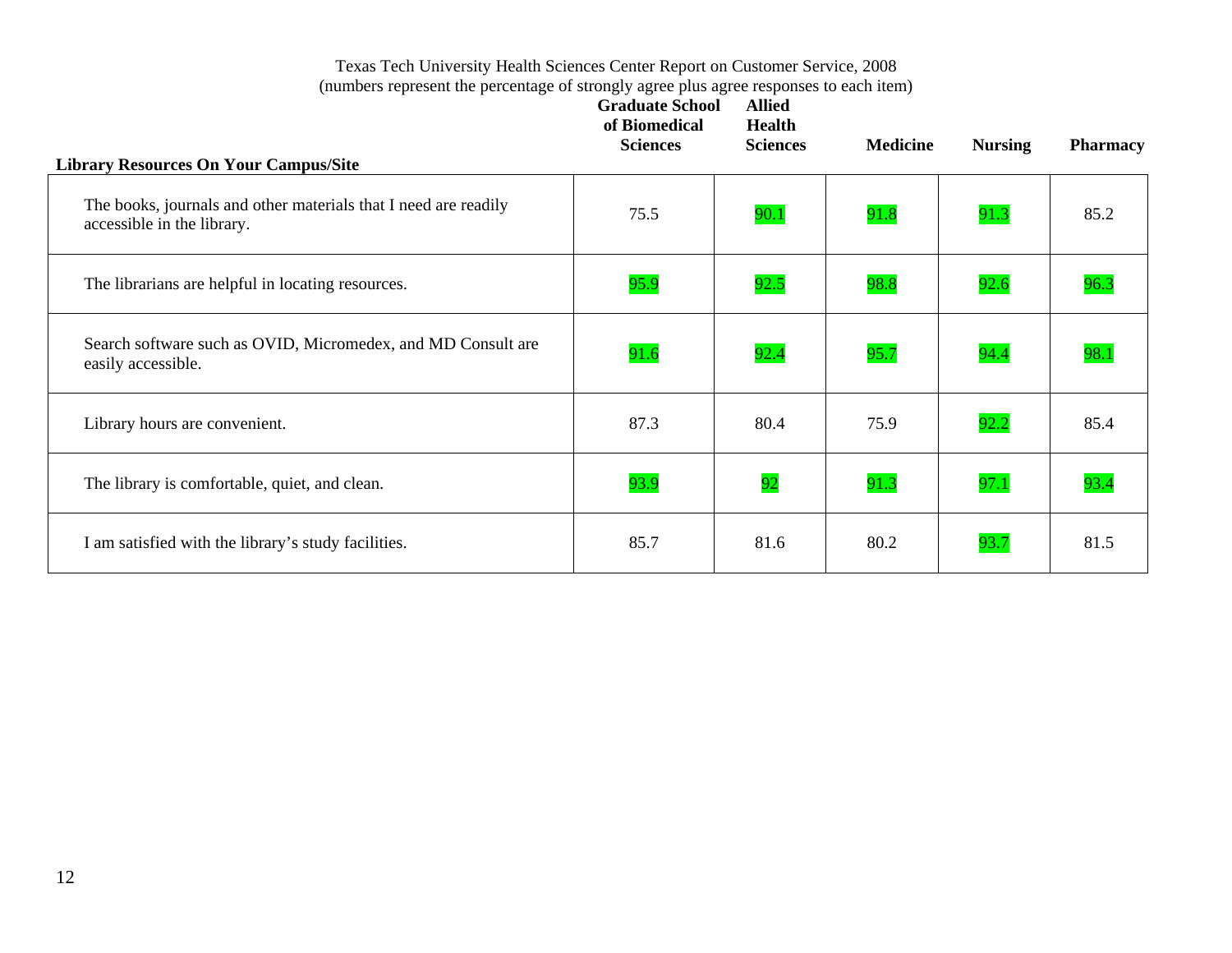| Facilities, Equipment and Security on Your Campus/Site                       | <b>Graduate School</b><br>of Biomedical<br><b>Sciences</b> | <b>Allied</b><br><b>Health</b><br><b>Sciences</b> | <b>Medicine</b> | <b>Nursing</b> | <b>Pharmacy</b> |
|------------------------------------------------------------------------------|------------------------------------------------------------|---------------------------------------------------|-----------------|----------------|-----------------|
| I am satisfied with the physical size of my classrooms.                      | 79.6                                                       | 91.9                                              | 97.9            | 98.6           | 57.5            |
| I am satisfied with the audio-visual equipment used in classrooms.           | 63.6                                                       | 82.2                                              | 90.4            | 94.2           | 63.5            |
| I am satisfied with the way in which WebCT is used in my classes.            | 76.7                                                       | 90.4                                              | 77.3            | 93.1           | 87.2            |
| I am satisfied with the housekeeping and maintenance of classrooms.          | 91.7                                                       | 94.2                                              | 98.9            | 98.6           | 92.2            |
| I am satisfied with the computer equipment available to me at my<br>campus.  | 73.5                                                       | 76.1                                              | 85.1            | 91.3           | 72.7            |
| I am satisfied with the online access on my campus.                          | 75                                                         | 86.2                                              | 77              | 89.4           | 87.8            |
| I am satisfied with the quality of equipment in my laboratory<br>facilities. | 85.1                                                       | 87.3                                              | 94.3            | 97.1           | 90.8            |
| I am satisfied with the safety of laboratory facilities.                     | 93.8                                                       | 98.8                                              | 99.4            | 99.3           | 98              |
| I am satisfied with the level of security on my campus.                      | 87.7                                                       | 92.6                                              | 93.7            | 94             | 89.1            |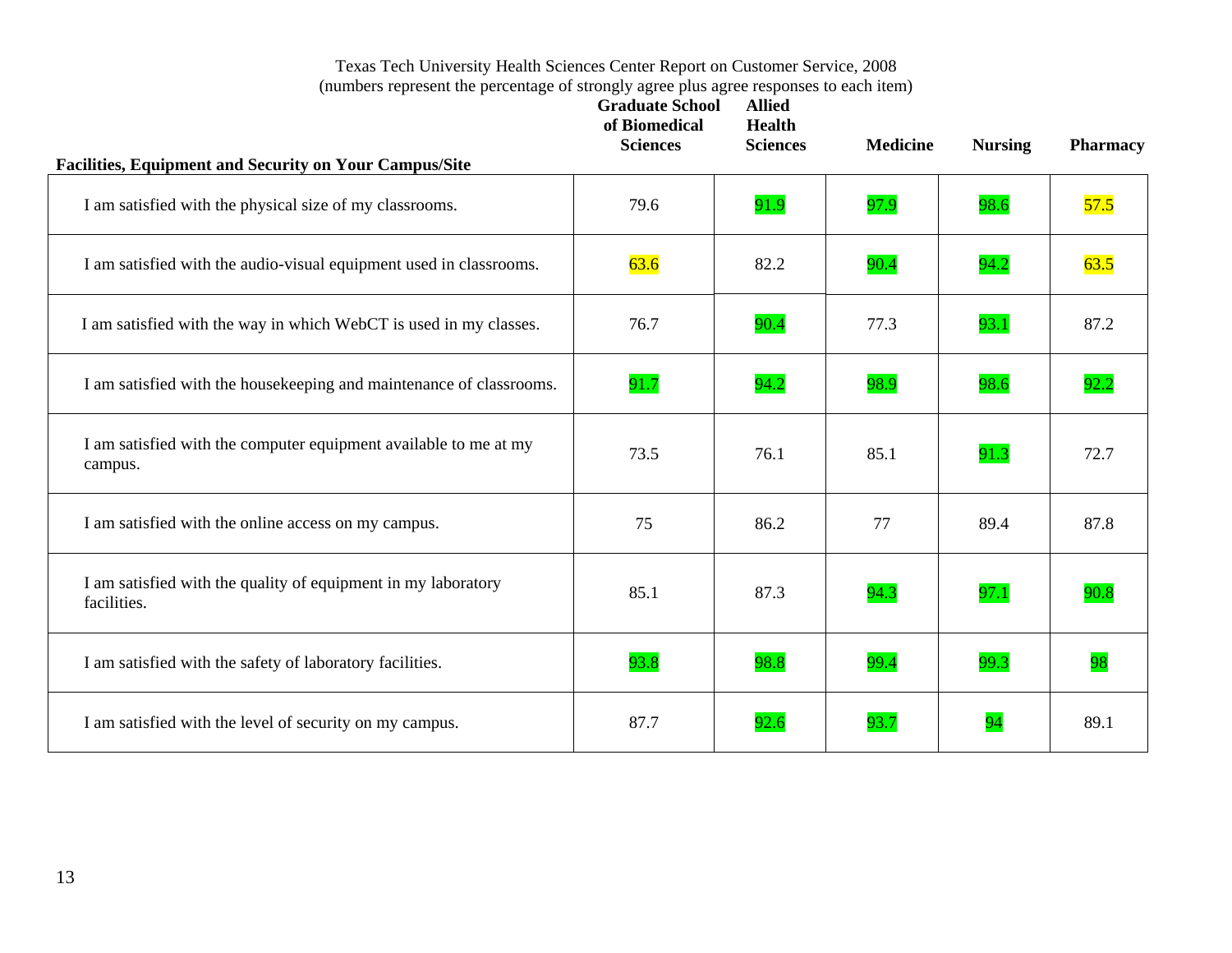| <b>Information Technology -- Computer Services</b>            | <b>Graduate School</b><br>of Biomedical<br><b>Sciences</b> | <b>Allied</b><br><b>Health</b><br><b>Sciences</b> | <b>Medicine</b> | <b>Nursing</b> | <b>Pharmacy</b> |
|---------------------------------------------------------------|------------------------------------------------------------|---------------------------------------------------|-----------------|----------------|-----------------|
| Help Desk employees are courteous.                            | 84                                                         | 98                                                | 95.8            | 98.7           | 88.2            |
| Help Desk employees are knowledgeable.                        | 74.4                                                       | 96.6                                              | 87.4            | 97.9           | 86              |
| The Help Desk employees are easily accessible.                | 74.5                                                       | 95.9                                              | 89.5            | 93.6           | 76.5            |
| My questions are answered and/or problems solved.             | 68.2                                                       | 96.5                                              | 83.4            | 95.3           | 82.4            |
| I am satisfied with wait times for services and/or responses. | 68.2                                                       | 96.5                                              | 89              | 93.6           | 83.8            |

#### **Your School's HSC Website**

| I use my school's website several times per week.                                | 83.7 | 94.5 | 76   | 97.3 | 92.3 |
|----------------------------------------------------------------------------------|------|------|------|------|------|
| The information/services I need on-line are available on my school's<br>website. | 77.6 | 94.5 | 84.8 | 95.8 | 93.3 |
| My school's website information is easy to find.                                 | 69.4 | 88.5 | 76.1 | 93   | 84.5 |
| My school's website information is accurate and up-to-date.                      | 62.6 | 93.4 | 77.9 | 95.7 | 88.4 |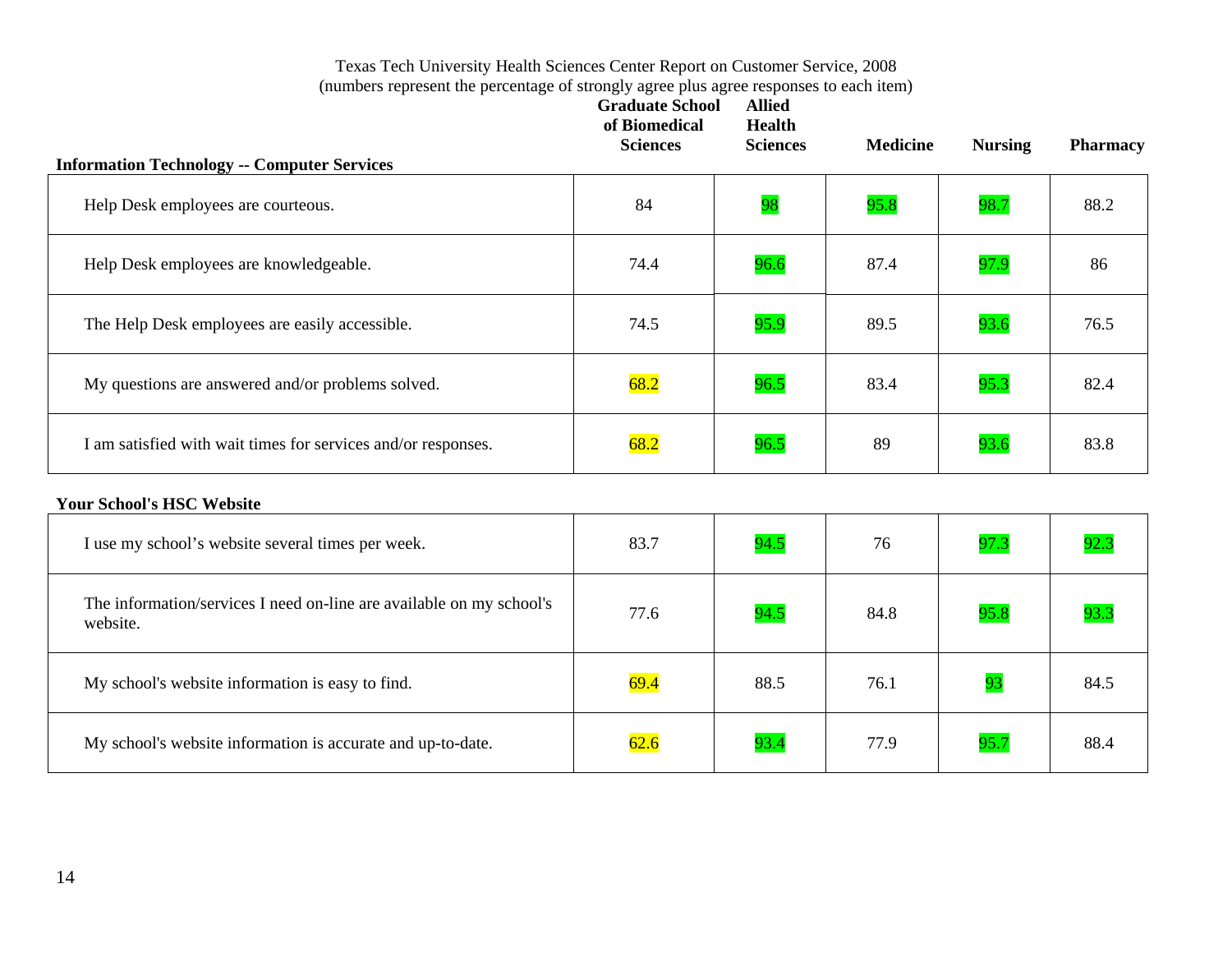| <b>TechLink</b>                                                                                                 | <b>Graduate School</b><br>of Biomedical<br><b>Sciences</b> | <b>Allied</b><br><b>Health</b><br><b>Sciences</b> | <b>Medicine</b> | <b>Nursing</b> | <b>Pharmacy</b> |
|-----------------------------------------------------------------------------------------------------------------|------------------------------------------------------------|---------------------------------------------------|-----------------|----------------|-----------------|
|                                                                                                                 |                                                            |                                                   |                 |                |                 |
| TechLink classes are equivalent to face-to-face instruction.                                                    | 52.7                                                       | 33.3                                              | 93.4            | 89.1           | 66.7            |
| My TechLink class instructors use the videoconferencing system<br>effectively to provide classroom instruction. | 77.8                                                       | 88.9                                              | 93.4            | 94.1           | 81.3            |
| My TechLink instructors make an intentional effort to include me as a<br>remote student in their instruction.   | 87.6                                                       | 83.4                                              | 93.4            | 93.8           | 81.3            |
| I have full access to student services and activities that support my<br>classroom instruction.                 | 84.2                                                       | 96.3                                              | 100             | 96.3           | 93.9            |
| TechLink technical difficulties do not interfere with my learning<br>experience.                                | 68.4                                                       | 47.2                                              | 93.4            | 77.4           | 53.8            |
| TechLink classroom equipment malfunctions are corrected on a<br>timely basis.                                   | 94.7                                                       | 85.5                                              | 100             | 96             | 84.4            |
| TechLink operations technicians are courteous.                                                                  | 94.7                                                       | 96.1                                              | 100             | 100            | 95.5            |
| TechLink Operations technicians are knowledgeable.                                                              | 94.5                                                       | 94.2                                              | 100             | 98.1           | 98.5            |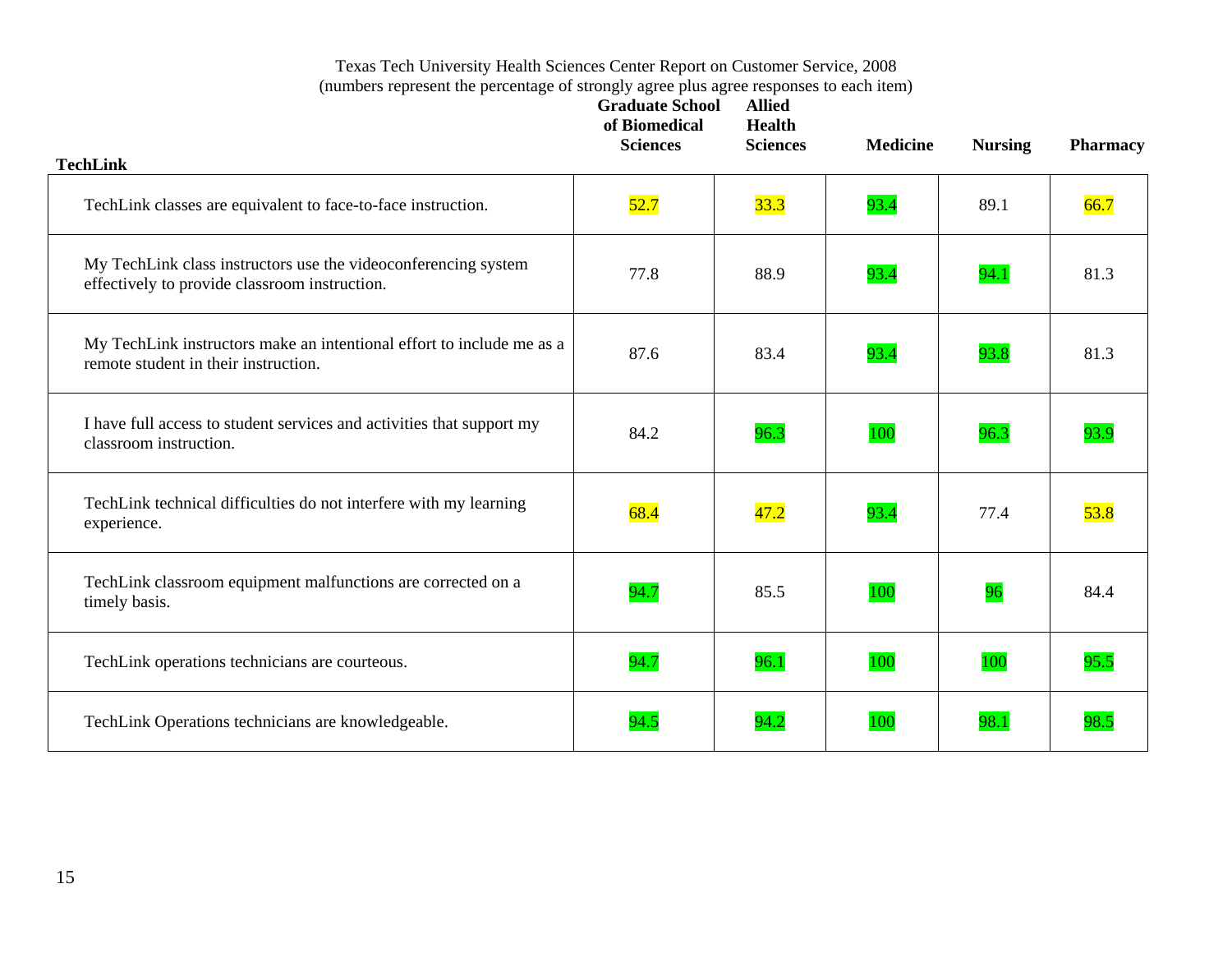| <b>Online Students</b>                                                                                                                                       | <b>Graduate School</b><br>of Biomedical<br><b>Sciences</b> | <b>Allied</b><br><b>Health</b><br><b>Sciences</b> | <b>Medicine</b> | <b>Nursing</b> | <b>Pharmacy</b> |
|--------------------------------------------------------------------------------------------------------------------------------------------------------------|------------------------------------------------------------|---------------------------------------------------|-----------------|----------------|-----------------|
| Clear standards are set in my online course(s) for instructor response<br>time and availability (turn-around time for email, grade posting, etc.)            | 91.7                                                       | 91.5                                              | 87.6            | 76.5           | 87.7            |
| The electronic tools and media in my online course(s) support the<br>learning objectives for the course(s) and are appropriate for an online<br>environment. | 91.7                                                       | 95.6                                              | 87.5            | 90.9           |                 |
| As an online student I have full access to student services and<br>activities to support my online class experience.                                         | 100                                                        | 100                                               | 88.2            | 90.3           | 91.7            |
| Learning activities in my online course $(s)$ promote the achievement of<br>the learning objectives of the course(s).                                        | 81.8                                                       | 91.1                                              | 81.3            | 90.3           | 95.9            |

#### **Student Senate**

| I am aware of the role of the Student Senate at the TTUHSC.       | 74   | 67.7 | 67.2 | 61.3 | 63.2 |
|-------------------------------------------------------------------|------|------|------|------|------|
| I am satisfied with the role of the Student Senate at the TTUHSC. | 79.5 | 83.4 | 79   | 71.4 | 66   |
| I am aware of my school's Student Senate representatives.         | 78.7 | 66.7 | 72.1 | 51.9 | 64.3 |
| I am aware of activities sponsored by the Student Senate.         | 77.1 | 63.9 | 66.5 | 50.5 | 64.5 |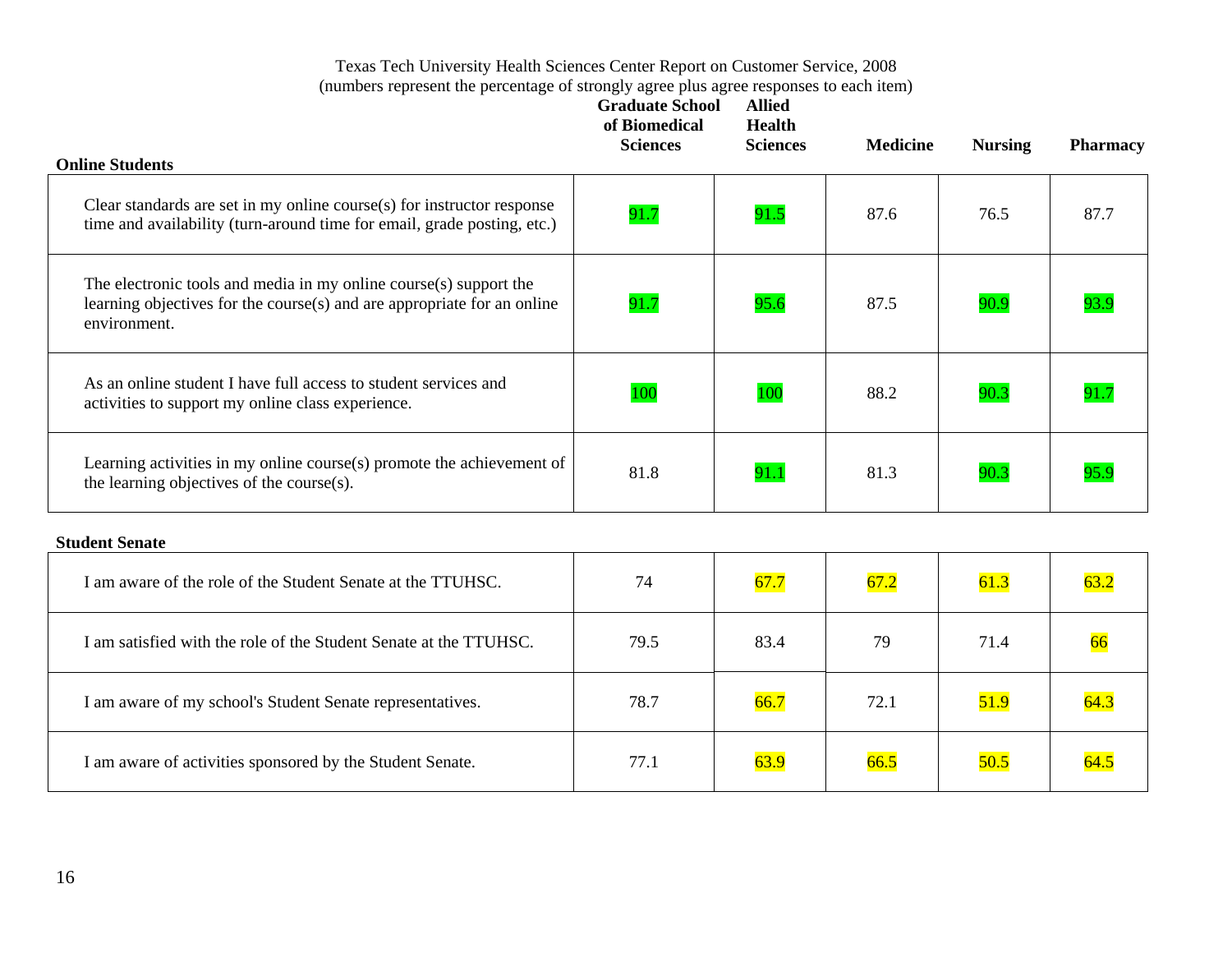| <b>Student Interactions</b>                                                                                                | <b>Graduate School</b><br>of Biomedical<br><b>Sciences</b> | <b>Allied</b><br><b>Health</b><br><b>Sciences</b> | <b>Medicine</b> | <b>Nursing</b> | <b>Pharmacy</b> |
|----------------------------------------------------------------------------------------------------------------------------|------------------------------------------------------------|---------------------------------------------------|-----------------|----------------|-----------------|
| I am satisfied with the racial/ethnic diversity of the TTUHSC student<br>body.                                             | 83.7                                                       | 93.1                                              | 85              | 93.8           | 89.3            |
| Students at TTUHSC are treated fairly and with respect regardless of<br>their differences.                                 | 91.9                                                       | 93.2                                              | 92              | 92.9           | 81.3            |
| I feel I have a sense of belonging to the TTUHSC community.                                                                | 79.6                                                       | 91.4                                              | 88.5            | 89.5           | 84.2            |
| I know where to go to file a complaint against another student or a<br>TTUHSC employee.                                    | 66                                                         | 54.7                                              | 41.7            | 57.8           | 52.9            |
| I believe that any complaints I file against another student or a<br>TTUHSC employee will be handled fairly and promptly.  | 81.4                                                       | 90.1                                              | 83              | 87.2           | 65.7            |
| I believe that I could report unethical activities by another student or a<br>TTUHSC employee without fear of retaliation. | 76.6                                                       | 90.5                                              | 81.6            | 89.4           | 71.9            |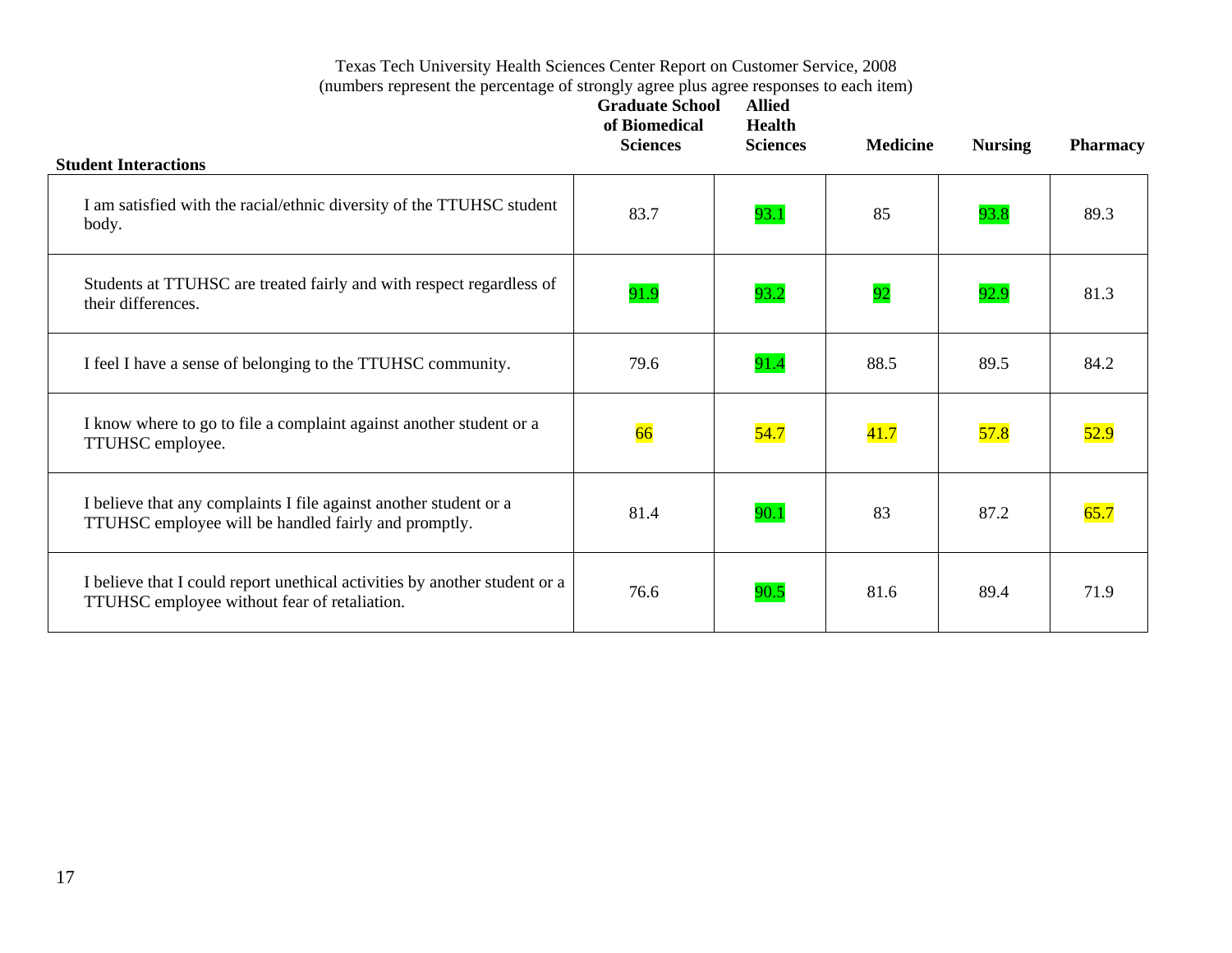|                                                                                                              | <b>Graduate School</b><br>of Biomedical<br><b>Sciences</b> | <b>Allied</b><br><b>Health</b><br><b>Sciences</b> | <b>Medicine</b> | <b>Nursing</b> | <b>Pharmacy</b> |
|--------------------------------------------------------------------------------------------------------------|------------------------------------------------------------|---------------------------------------------------|-----------------|----------------|-----------------|
| <b>Academics</b>                                                                                             |                                                            |                                                   |                 |                |                 |
| I am satisfied with the quality of instruction that I receive.                                               | 68.7                                                       | 94.4                                              | 69.7            | 83.3           | 84              |
| I am satisfied with the personal attention that my instructors give me<br>outside of class.                  | 81.3                                                       | 93.9                                              | 80.5            | 80.8           | 83.2            |
| I am satisfied with the concern for my academic and professional<br>success that is shown by my instructors. | 68.8                                                       | 95.5                                              | 77.6            | 84.6           | 81              |
| <b>Would You Recommend TTUHSC to Someone Else?</b>                                                           |                                                            |                                                   |                 |                |                 |
| I would recommend my TTUHSC Degree Program to a friend or<br>family member.                                  | 69.4                                                       | 95.6                                              | 83.6            | 90.1           | 77.8            |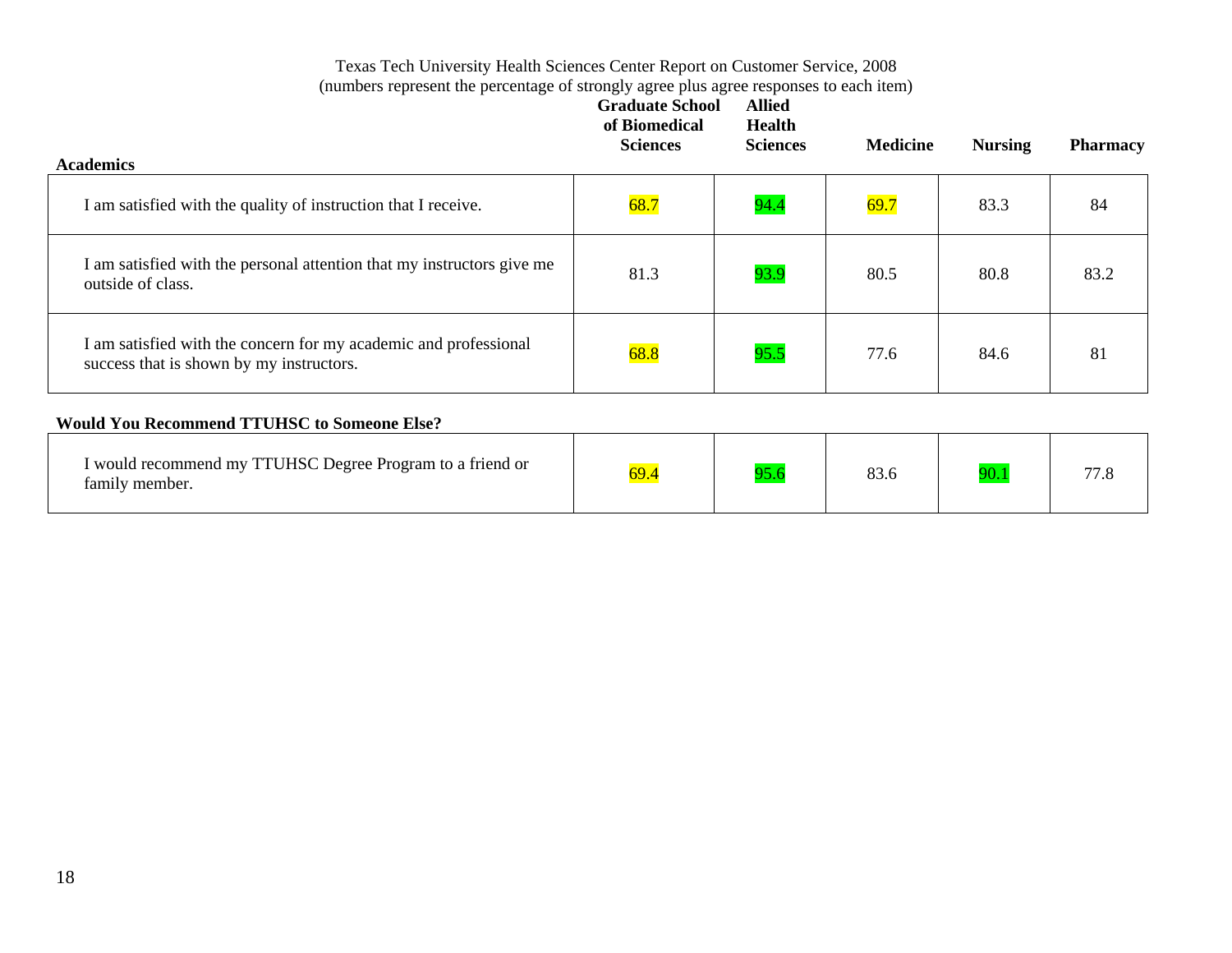#### Texas Tech University Health Sciences Center Report on Customer Service, 2008

(numbers represent the percentage of strongly agree plus agree responses to each item)

**Student Service Survey – Summary by Campus** 

**Report on Customer Service – 2008** 

# Positive Trend – 90% and above **Negative Trend – less than 70%**

|                                                                                                        | Abilene  | Amarillo  | <b>Dallas</b> | <b>El Paso</b> | Hill<br><b>Country</b> | Lubbock   | <b>Midland</b><br>/Odessa | Online   |
|--------------------------------------------------------------------------------------------------------|----------|-----------|---------------|----------------|------------------------|-----------|---------------------------|----------|
| <b>Academic and Career Advising/Mentoring</b>                                                          | $(n=23)$ | $(n=161)$ | $(n=27)$      | $(n=34)$       | $(n=13)$               | $(n=426)$ | $(n=57)$                  | $(n=72)$ |
| In my area of study, I know whom to contact for academic<br>and career advising/mentoring.             | 77.3     | 90.1      | 62.9          | 74.3           | 100                    | 93.1      | 89.8                      | 94       |
| Times available for academic advising/mentoring are<br>convenient.                                     | 61.2     | 92.1      | 76.1          | 67.8           | 100                    | 92.4      | 96.4                      | 92.5     |
| My questions are answered and/or problems solved.                                                      | 60       | 91.1      | 75            | 68.5           | 86.7                   | 89.7      | 94.8                      | 89.4     |
| Academic and career advising/mentoring personnel are<br>knowledgeable about opportunities in my field. | 85.7     | 95.3      | 78.3          | 54.5           | 86.7                   | 90.2      | 96.4                      | 94.6     |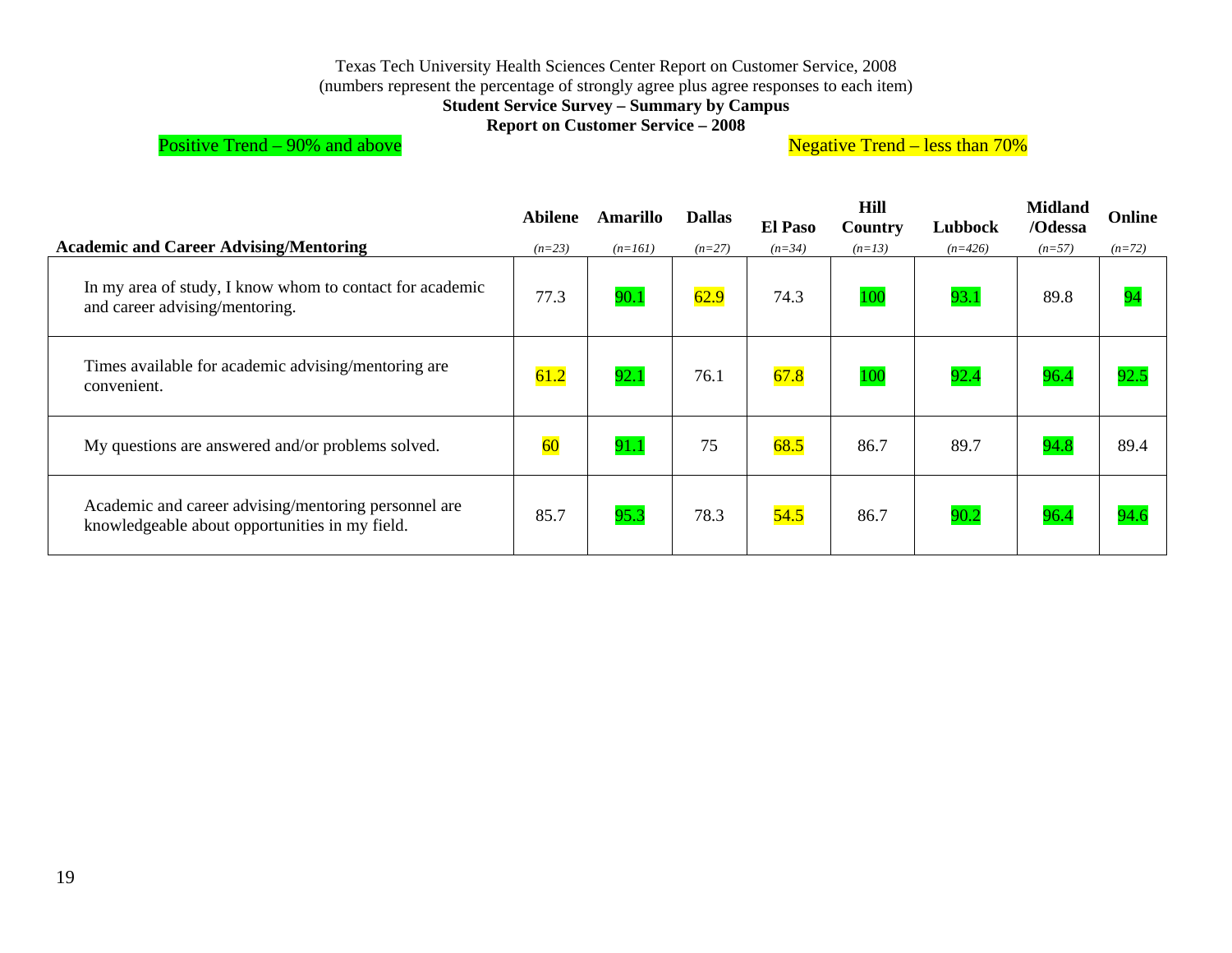| <b>Student Services, Including Financial Aid Applications and the</b><br>Registrar         | Abilene | Amarillo | <b>Dallas</b> | <b>El Paso</b> | <b>Hill</b><br><b>Country</b> | Lubbock | <b>Midland</b><br>/Odessa | Online |
|--------------------------------------------------------------------------------------------|---------|----------|---------------|----------------|-------------------------------|---------|---------------------------|--------|
| Student Services employees are courteous.                                                  | 65.2    | 94.4     | 92.6          | 100            | 100                           | 97.6    | 100                       | 100    |
| Student Services office hours meet my needs.                                               | 60.9    | 96.8     | 92.6          | 97             | 91.7                          | 97.6    | 90.4                      | 95     |
| My questions are answered and/or problems solved.                                          | 77.2    | 93.1     | 92.6          | 94.1           | 85.7                          | 96.4    | 93                        | 97.8   |
| I am satisfied with wait times for services and/or responses.                              | 69.6    | 91       | 92.6          | 94.1           | 85.7                          | 95.5    | 83.6                      | 97.6   |
| I am satisfied with the information about scholarships and<br>grants that I have received. | 82.6    | 89.2     | 96.2          | 62.5           | 58.3                          | 85.3    | 81                        | 88.5   |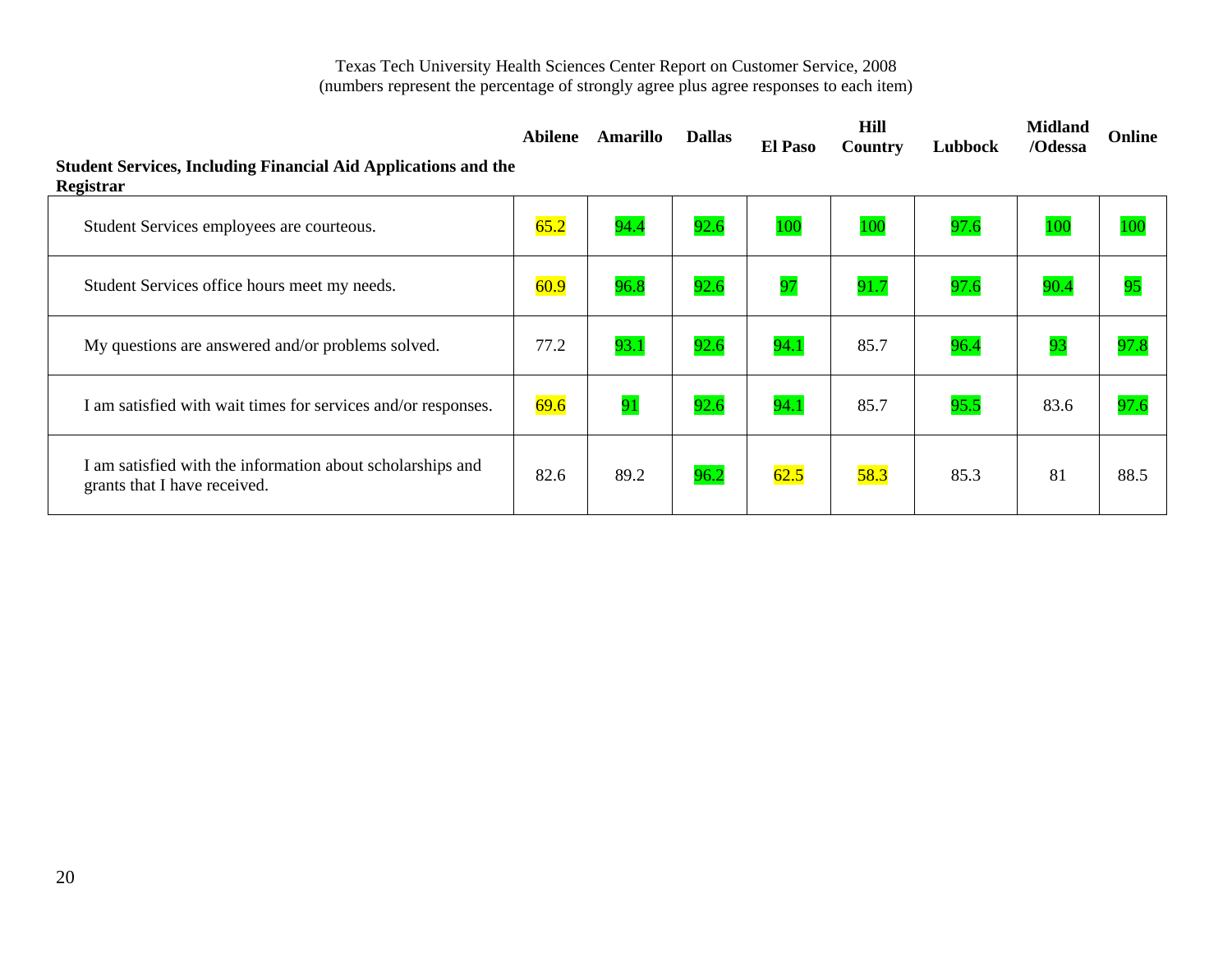| <b>Student Affairs Office for Your School or Program on Your</b><br><b>Campus/Site</b> | <b>Abilene</b> | <b>Amarillo</b> | <b>Dallas</b> | <b>El Paso</b> | <b>Hill</b><br>Country | Lubbock | <b>Midland</b><br>/Odessa | <b>Online</b> |
|----------------------------------------------------------------------------------------|----------------|-----------------|---------------|----------------|------------------------|---------|---------------------------|---------------|
| Student Affairs employees are courteous.                                               | 80             | 96.6            | 96.3          | 100            | 100                    | 98      | 100                       | 100           |
| Student Affairs office hours meet my needs.                                            | 75             | 98.6            | 92.6          | 94             | 87.5                   | 98.8    | 100                       | 98.6          |
| My questions are answered and/or problems solved.                                      | 80             | 97.9            | 85.2          | 94.2           | 87.5                   | 96.6    | 100                       | 98.6          |
| I am satisfied with the wait time for services and/or<br>responses.                    | 80             | 97.1            | 96.3          | 88.2           | 100                    | 96.8    | 97.7                      | 98.6          |
| Student Affairs has prepared me for the transition to a<br>regional campus.            | 68.8           | 94              | 92            | 81.3           | 100                    | 95.2    | 84.2                      | 96.2          |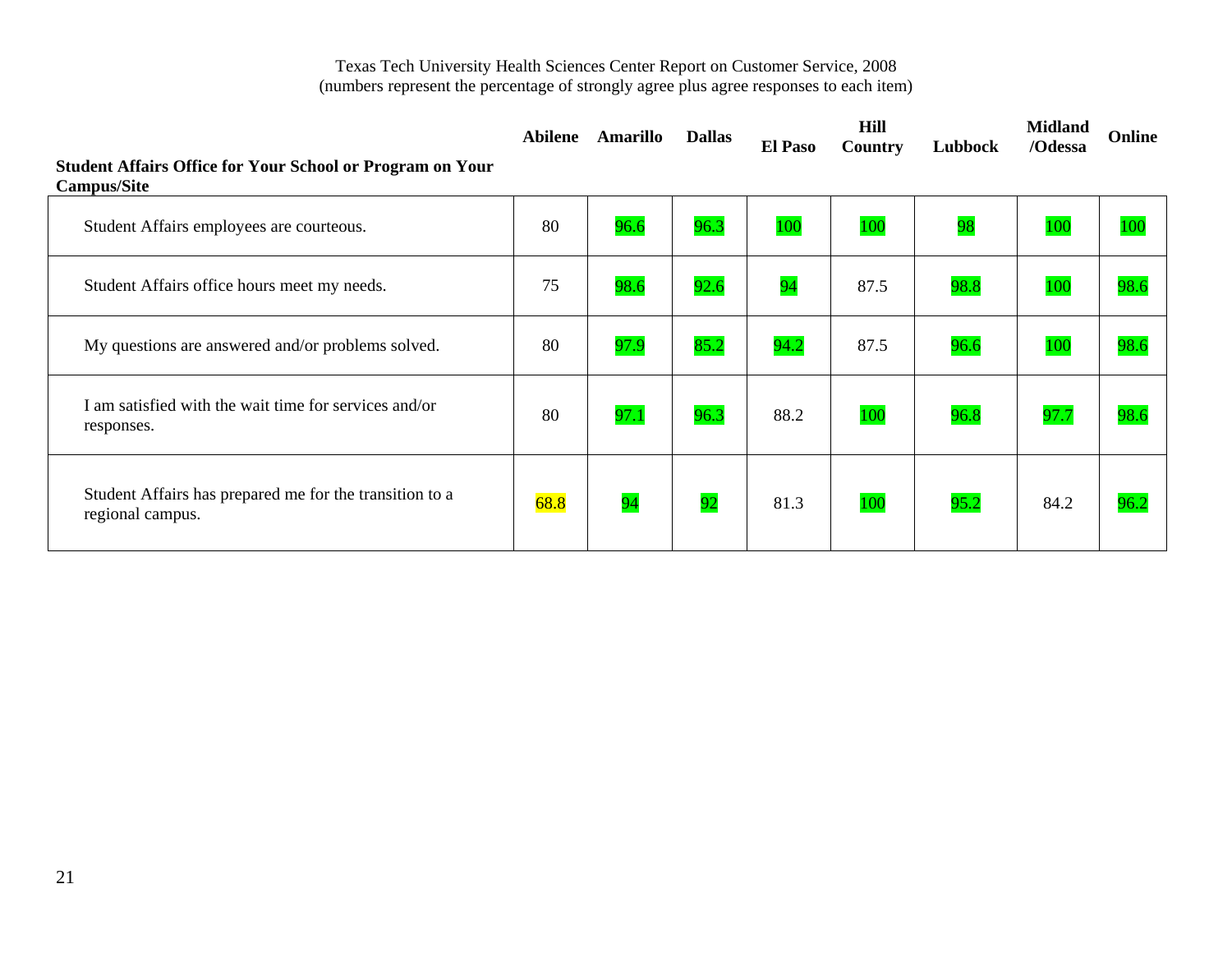| <b>Student Billing and Monetary Disbursement (Bursar's Office)</b>            | Abilene | Amarillo | <b>Dallas</b> | <b>El Paso</b> | Hill<br><b>Country</b> | Lubbock | <b>Midland</b><br>/Odessa | Online |
|-------------------------------------------------------------------------------|---------|----------|---------------|----------------|------------------------|---------|---------------------------|--------|
| HSC employees involved in Billing and Monetary<br>Disbursement are courteous. | 95      | 98.6     | 100           | 100            | 93.3                   | 97.7    | 98.2                      | 100    |
| Billing and Monetary Disbursement office hours meet my<br>needs.              | 94.7    | 96.4     | 95.7          | 92             | 92.9                   | 96.1    | 91                        | 96.6   |
| My questions are answered and/or problems solved.                             | 94.4    | 94.5     | 95.8          | 91.7           | 93.8                   | 96.2    | 93                        | 96.8   |
| Wait time for services and/or responses are acceptable.                       | 94.4    | 95.2     | 98.8          | 88             | 87.5                   | 96.7    | 89.2                      | 97.9   |
| The paper billing is easy to understand.                                      | 72.3    | 86.6     | 91.7          | 88.4           | 93.4                   | 94      | 94.7                      | 95.7   |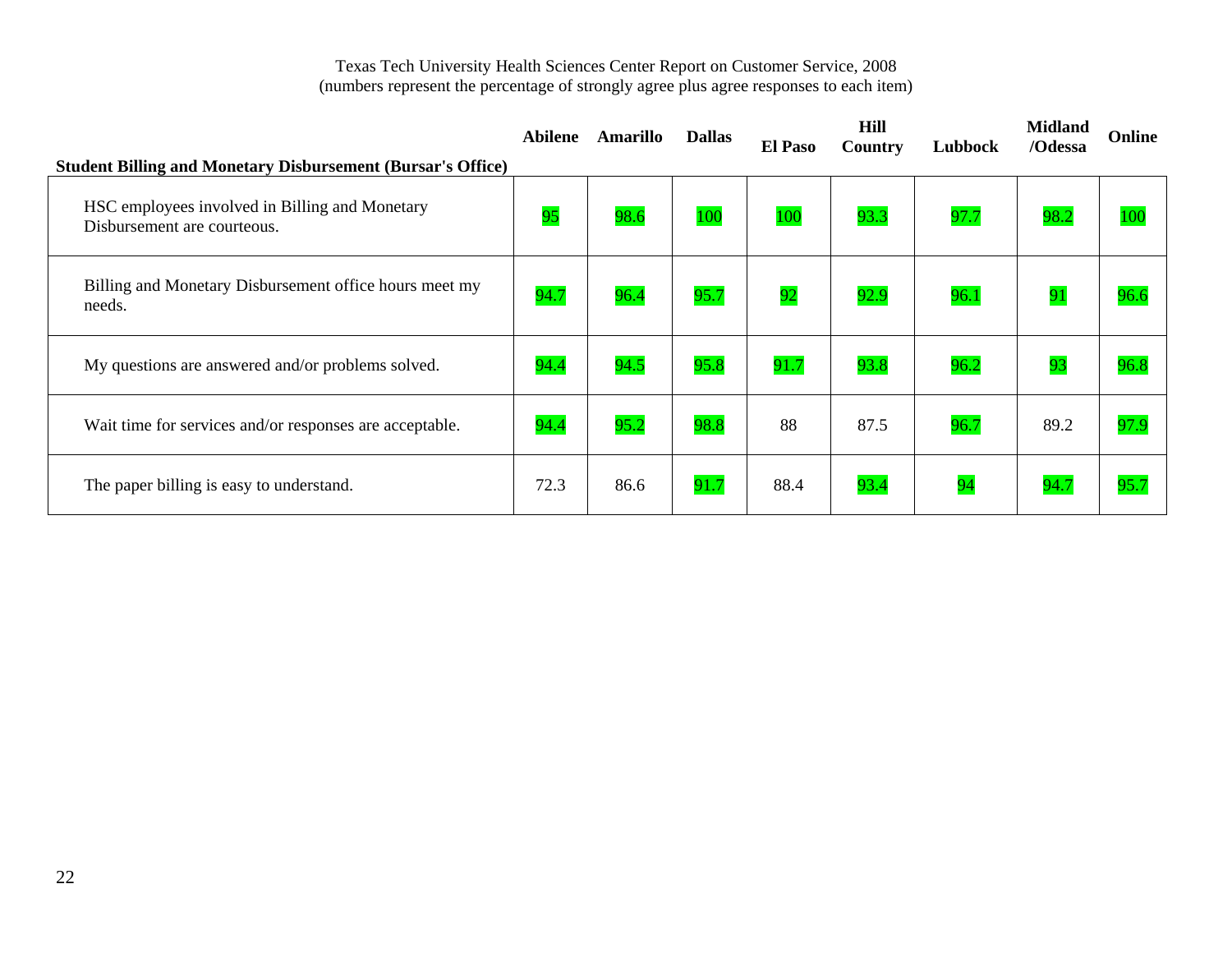| <b>Student Health Insurance</b>                                                                                                        | Abilene | Amarillo | <b>Dallas</b>   | <b>El Paso</b> | Hill<br>Country | Lubbock | <b>Midland</b><br>/Odessa | Online |
|----------------------------------------------------------------------------------------------------------------------------------------|---------|----------|-----------------|----------------|-----------------|---------|---------------------------|--------|
| I know where to obtain information explaining student health<br>care services. (insurance plans; where to go for health care,<br>etc.) | 59.1    | 66.9     | 57.7            | 46.9           | 75              | 64.5    | 73.9                      | 78.7   |
| I am satisfied with my choices for health insurance coverage<br>at TTUHSC.                                                             | 55.6    | 39.8     | 39.1            | 35.7           | 50              | 66.3    | 60                        | 75.1   |
| I am satisfied with the information on health insurance plans<br>that I am given by TTUHSC.                                            | 55      | 52.2     | $\overline{48}$ | 34.4           | 50              | 67.2    | 66.6                      | 72.7   |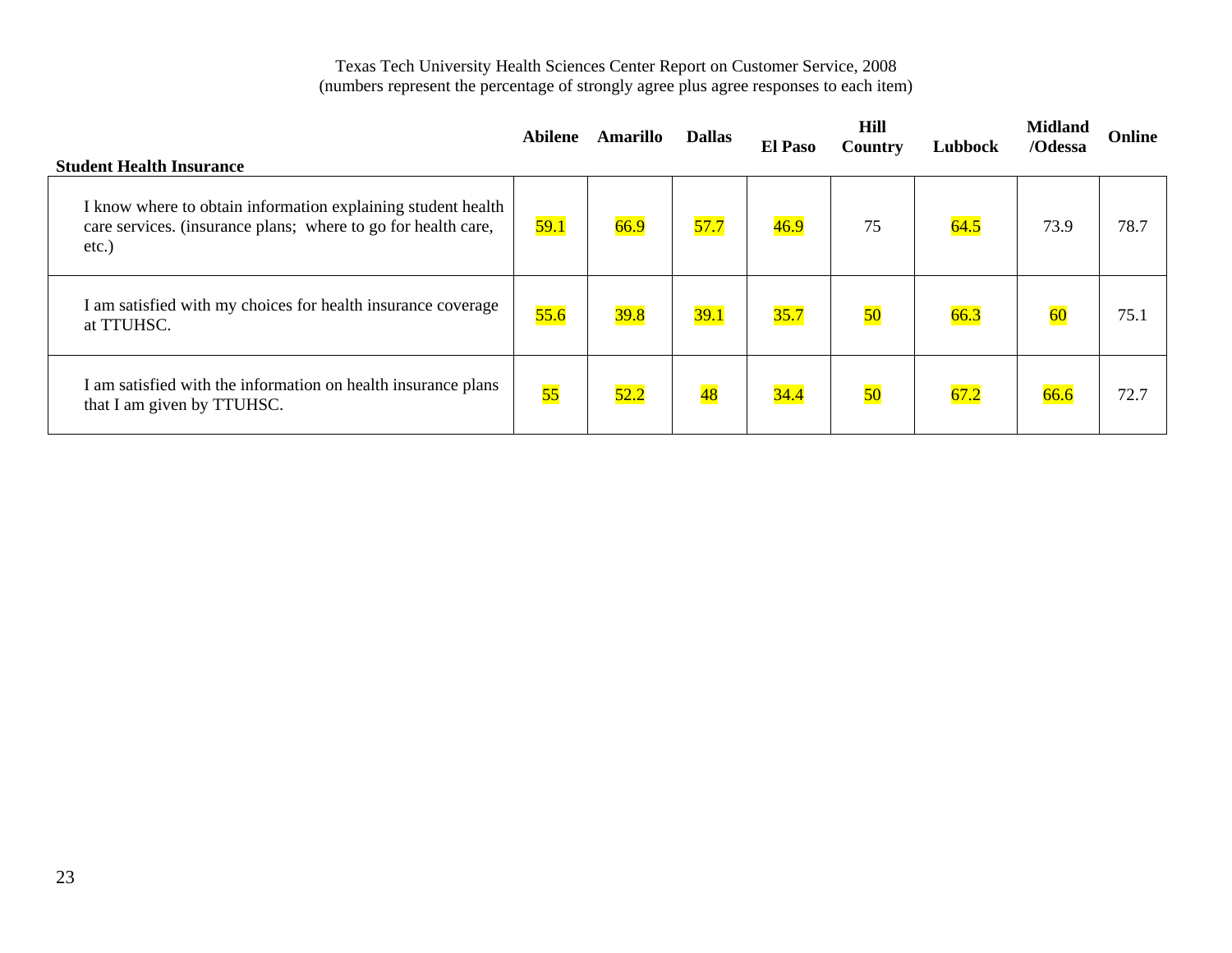| <b>Student Health Care Provider For Your Campus/Site</b>                                                                                                                                                 | Abilene | <b>Amarillo</b> | <b>Dallas</b> | <b>El Paso</b>  | <b>Hill</b><br>Country | Lubbock | <b>Midland</b><br>/Odessa | Online |
|----------------------------------------------------------------------------------------------------------------------------------------------------------------------------------------------------------|---------|-----------------|---------------|-----------------|------------------------|---------|---------------------------|--------|
| Student health care provider's office employees are<br>courteous.                                                                                                                                        | 53.9    | 86.7            | 85.7          | 91.3            | 100                    | 87.6    | 65.5                      | 91.6   |
| Student health care provider's office hours meet my needs.                                                                                                                                               | 76.9    | 81.8            | 71.4          | 61.9            | 100                    | 84      | 66.7                      | 91.7   |
| My questions are answered and/or problems solved.                                                                                                                                                        | 63.7    | 72.7            | 78.5          | 81.8            | 66.6                   | 88.7    | 58.6                      | 91.6   |
| I am satisfied with the wait time for services and/or<br>responses.                                                                                                                                      | 58.4    | 68.7            | 78.5          | 66.7            | 66.7                   | 73.4    | 50                        | 91.7   |
| I am satisfied with the availability of pharmaceutical services<br>through the provider for my campus/site.                                                                                              | 72.7    | 72.2            | 50            | 54.7            | 100                    | 84.1    | 40.7                      | 90     |
| I know whom to contact for mental health counseling.                                                                                                                                                     | 81.3    | 65              | 29.4          | $\overline{28}$ | $\overline{25}$        | 56.2    | 62.5                      | 64.3   |
| I had a positive experience during my first encounter with a<br>TTUHSC health provider (applicable only to those who had<br>their first encounter with a TTUHSC health provider during<br>AY 2007-2008). | 54.6    | 75.1            | 75            | 76.4            | 50                     | 88      | 55.2                      | 88.9   |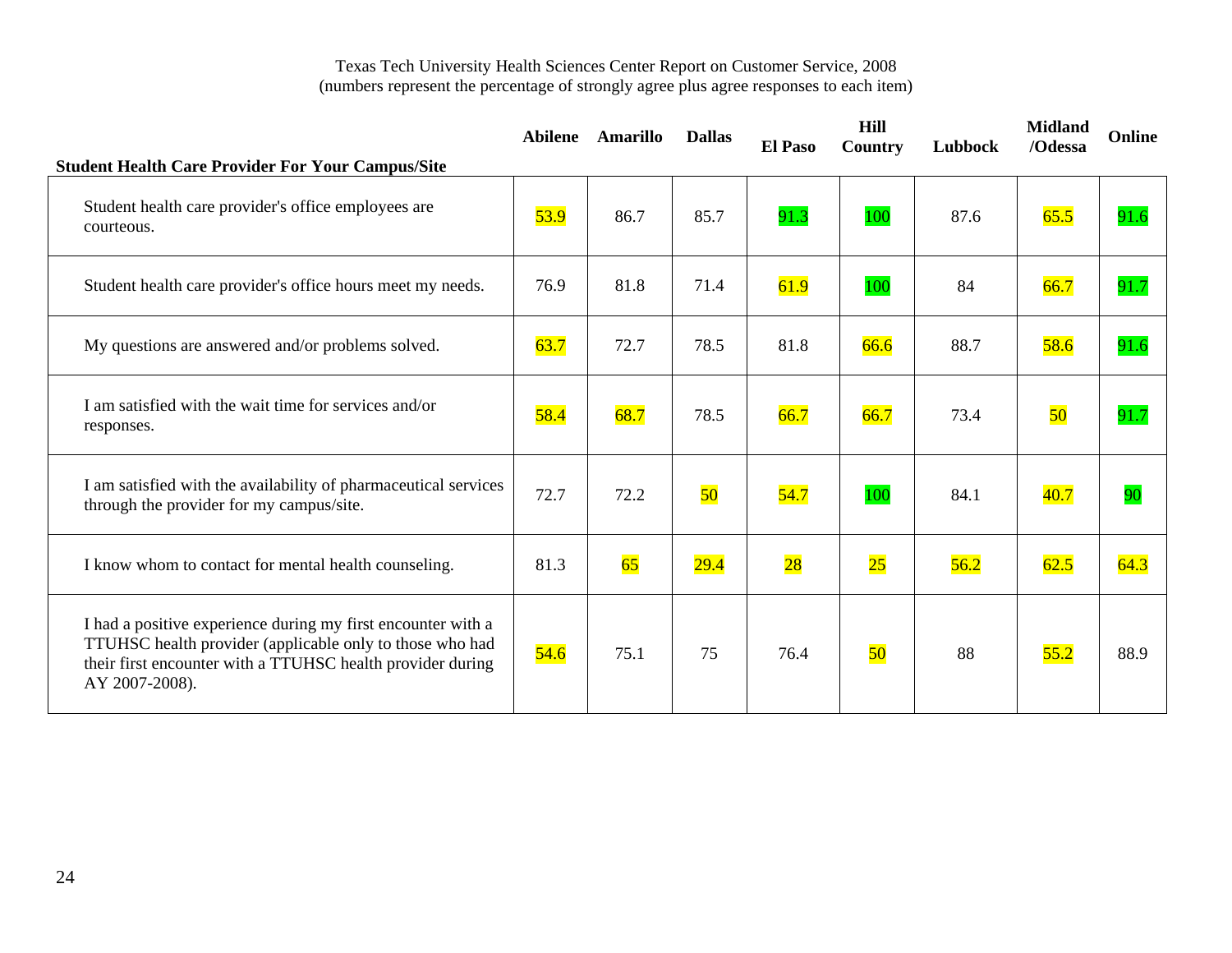| <b>Library Resources On Your Campus/Site</b>                                                  | <b>Abilene</b>  | Amarillo | <b>Dallas</b> | <b>El Paso</b> | <b>Hill</b><br>Country | Lubbock | <b>Midland</b><br>/Odessa | Online |
|-----------------------------------------------------------------------------------------------|-----------------|----------|---------------|----------------|------------------------|---------|---------------------------|--------|
| The books, journals and other materials that I need are<br>readily accessible in the library. | 46.7            | 95.2     | 60            | 90.9           | 100                    | 90.6    | 83                        | 85.5   |
| The librarians are helpful in locating resources.                                             | 57.2            | 100      | 93.3          | 100            | 87.5                   | 95.1    | 83.7                      | 93.4   |
| Search software such as OVID, Micromedex, and MD<br>Consult are easily accessible.            | 93.3            | 98       | 100           | 100            | 100                    | 94      | 92.9                      | 91.4   |
| Library hours are convenient.                                                                 | $\overline{50}$ | 88       | 86.7          | 69.7           | 100                    | 85.1    | 62                        | 95.3   |
| The library is comfortable, quiet, and clean.                                                 | 72.8            | 94.5     | 84.6          | 84.4           | 100                    | 94.7    | 91.5                      | 94.2   |
| I am satisfied with the library's study facilities.                                           | 45.5            | 83.8     | 66.6          | 60.6           | 100                    | 89.1    | 70                        | 94     |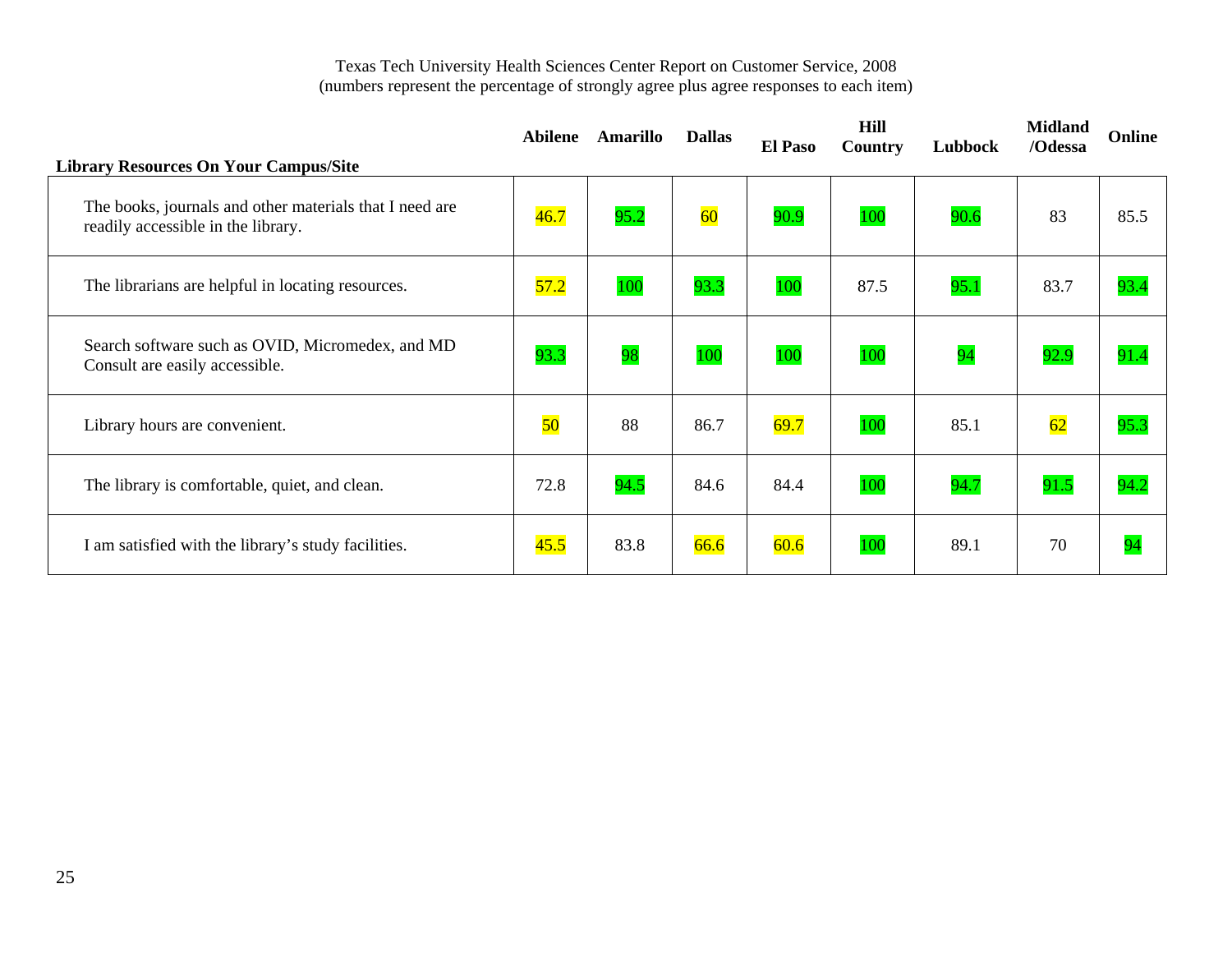| <b>Facilities, Equipment and Security on Your Campus/Site</b>                |      | Abilene Amarillo | <b>Dallas</b>   | El Paso | Hill<br>Country | Lubbock | <b>Midland</b><br>/Odessa | Online |
|------------------------------------------------------------------------------|------|------------------|-----------------|---------|-----------------|---------|---------------------------|--------|
| I am satisfied with the physical size of my classrooms.                      | 100  | 64.4             | $\overline{37}$ | 87.9    | 100             | 93.7    | 96.1                      | 100    |
| I am satisfied with the audio-visual equipment used in<br>classrooms.        | 68.1 | 64.5             | 77.8            | 84.4    | 92.4            | 90.6    | 79.2                      | 73.7   |
| I am satisfied with the way in which WebCT is used in my<br>classes.         | 90.9 | 84.1             | 85.2            | 63.6    | 100             | 86      | 92.8                      | 96.3   |
| I am satisfied with the housekeeping and maintenance of<br>classrooms.       | 90.9 | 96.3             | 85.2            | 100     | 100             | 95.6    | 96.1                      | 100    |
| I am satisfied with the computer equipment available to me<br>at my campus.  | 85   | 80.8             | 48.1            | 81.8    | 100             | 81.1    | 80.4                      | 100    |
| I am satisfied with the online access at my campus.                          | 95.5 | 84.4             | 96.3            | 75.8    | 100             | 81.4    | 90.8                      | 95.6   |
| I am satisfied with the quality of equipment in my laboratory<br>facilities. | 95.5 | 89.9             | 91.6            | 87.5    | 100             | 93.4    | 82.4                      | 100    |
| I am satisfied with the safety of laboratory facilities.                     | 100  | 97.5             | 92.3            | 100     | 100             | 98.8    | 100                       | 100    |
| I am satisfied with the level of security on my campus.                      | 72.7 | 95.1             | 65.4            | 77.6    | 85.7            | 93.5    | 92.3                      | 100    |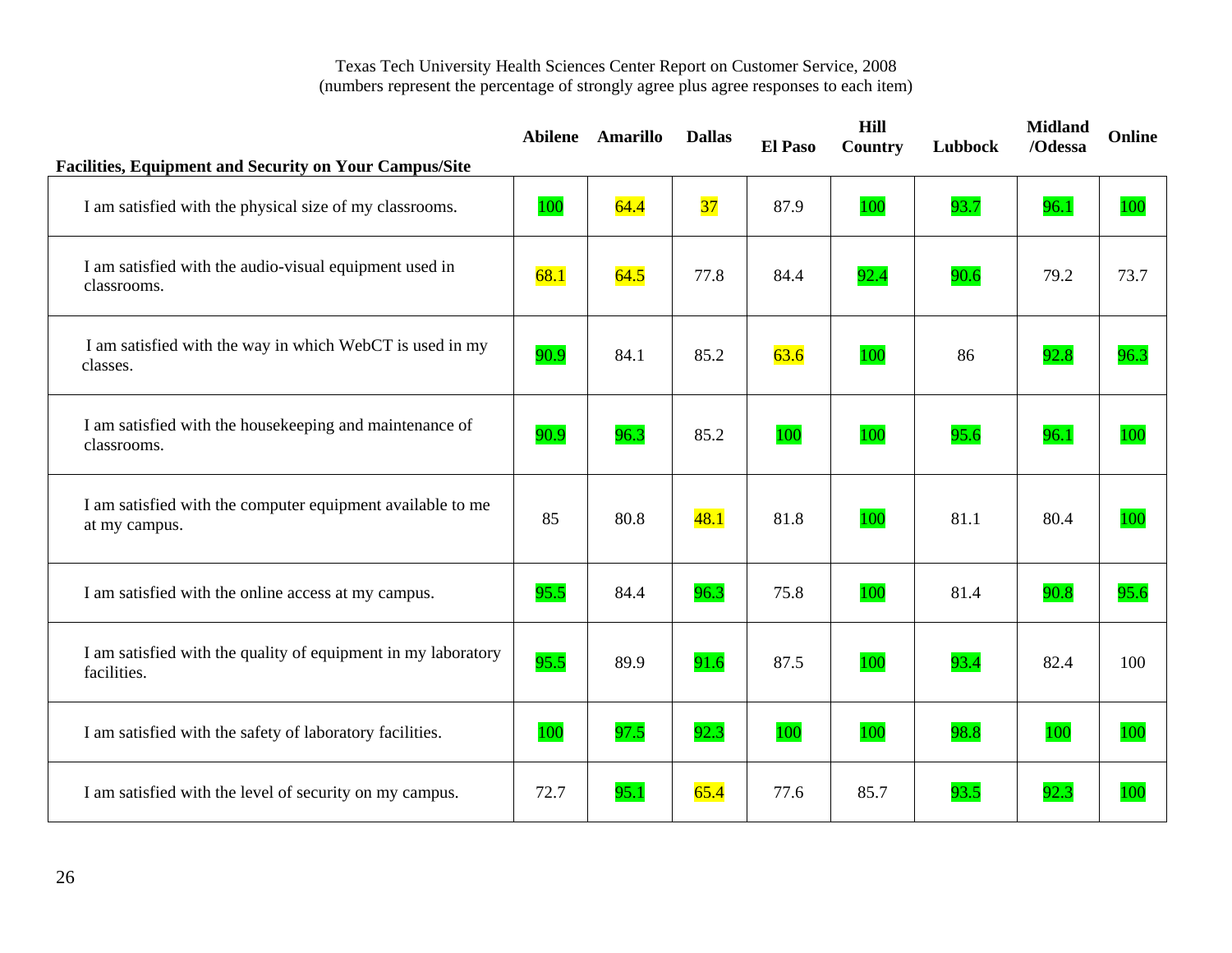| <b>Information Technology -- Computer Services</b>            | Abilene | Amarillo | <b>Dallas</b> | <b>El Paso</b> | Hill<br>Country | Lubbock | <b>Midland</b><br>/Odessa | Online |
|---------------------------------------------------------------|---------|----------|---------------|----------------|-----------------|---------|---------------------------|--------|
| Help Desk employees are courteous.                            | 100     | 83.9     | 100           | 100            | 100             | 96.9    | 98                        | 97.7   |
| Help Desk employees are knowledgeable.                        | 100     | 81.5     | 95.2          | 76             | 100             | 93.6    | 95.9                      | 96.6   |
| The Help Desk employees are easily accessible.                | 94.1    | 69.8     | 95.2          | 84.6           | 84.7            | 92.6    | 93.8                      | 81.8   |
| My questions are answered and/or problems solved.             | 94.1    | 77.6     | 95.5          | 80.8           | 91.7            | 90.6    | 93.9                      | 94.4   |
| I am satisfied with wait times for services and/or responses. | 100     | 74.8     | 95.5          | 80             | 84.7            | 93      | 95.9                      | 95.3   |
| <b>Your School's HSC Website</b>                              |         |          |               |                |                 |         |                           |        |

| I use my school's website several times per week.                                | 78.3 | 93.8 | 100  | 65.7 | 93.8 | 88.5 | 93.1 | 98.1 |
|----------------------------------------------------------------------------------|------|------|------|------|------|------|------|------|
| The information/services I need on-line are available on my<br>school's website. | 82.6 | 92.5 | 100  | 77.1 | 100  | 91   | 94.8 | 94.2 |
| My school's website information is easy to find.                                 | 69.5 | 84   | 66.3 | 61.8 | 93.8 | 85.8 | 84.5 | 92.3 |
| My school's website information is accurate and up-to-date.                      | 56.5 | 92   | 88.9 | 60   | 93.8 | 88   | 91.2 | 95.1 |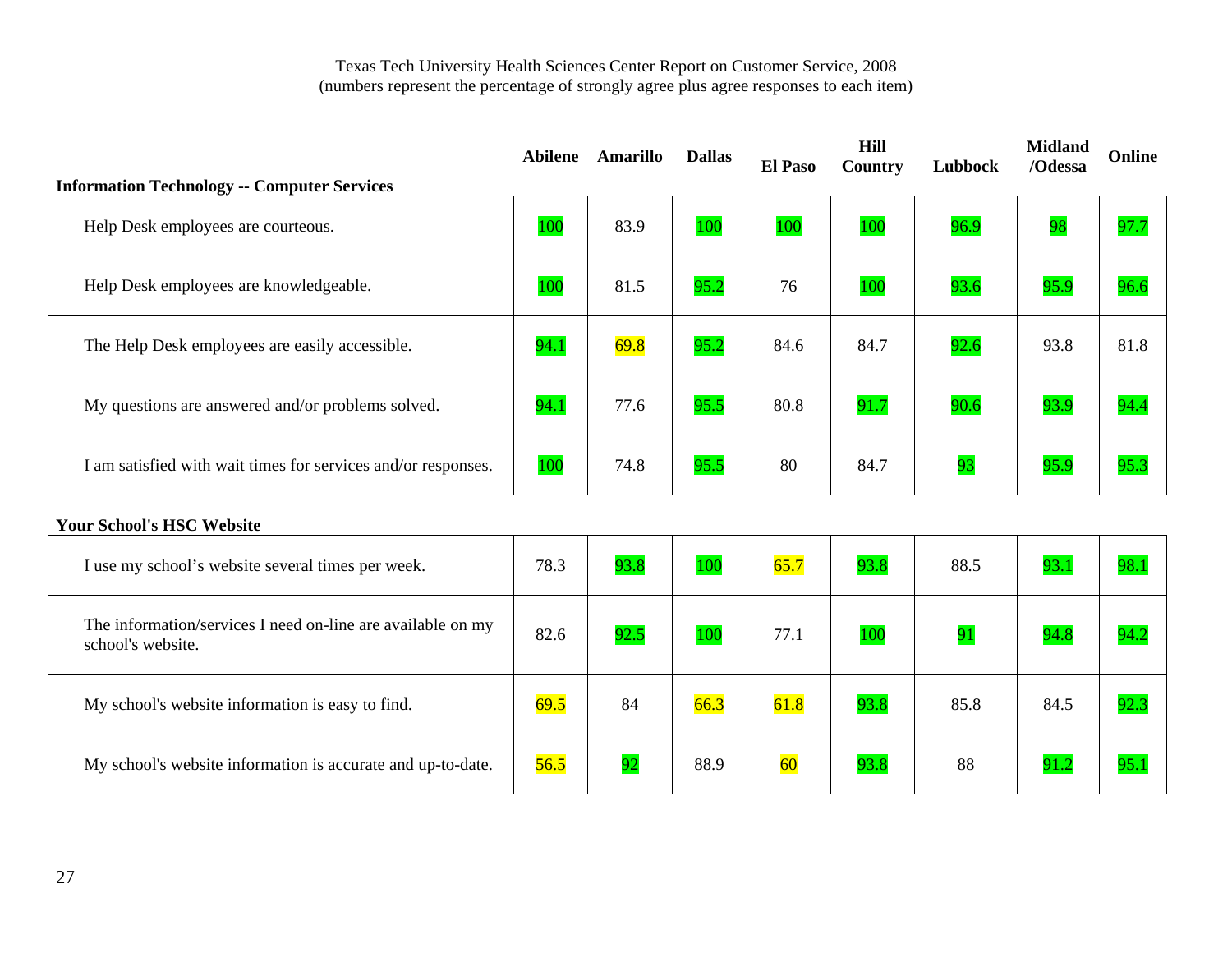|                                                                                                                 |     | Abilene Amarillo | <b>Dallas</b> | <b>El Paso</b> | <b>Hill</b><br>Country | Lubbock | <b>Midland</b><br>/Odessa | <b>Online</b> |
|-----------------------------------------------------------------------------------------------------------------|-----|------------------|---------------|----------------|------------------------|---------|---------------------------|---------------|
| <b>TechLink</b>                                                                                                 |     |                  |               |                |                        |         |                           |               |
| TechLink classes are equivalent to face-to-face instruction.                                                    | 75  | 59               | 64.3          | 100            | 50                     | 68.7    | 50                        | 86.7          |
| My TechLink class instructors use the videoconferencing<br>system effectively to provide classroom instruction. | 75  | 81.3             | 71.4          | 100            | 50                     | 97.4    | 83.4                      | 92.3          |
| My TechLink instructors make an intentional effort to<br>include me as a remote student in their instruction.   | 100 | 87.5             | 53.9          | 100            | 50                     | 92.1    | 82.6                      | 92.3          |
| I have full access to student services and activities that<br>support my classroom instruction.                 | 100 | 89.4             | 85.7          | 100            | 66.7                   | 100     | 100                       | 93.3          |
| TechLink technical difficulties do not interfere with my<br>learning experience.                                | 75  | 53               | 50            | 100            | 25                     | 65.1    | 75                        | 85.7          |
| TechLink classroom equipment malfunctions are corrected<br>on a timely basis.                                   | 100 | 83.4             | 85.7          | 100            | 100                    | 90.8    | 100                       | 92.9          |
| TechLink operations technicians are courteous.                                                                  | 100 | 92.6             | 100           | 100            | 100                    | 98.7    | 100                       | 100           |
| TechLink Operations technicians are knowledgeable.                                                              | 100 | 95.4             | <b>100</b>    | 100            | 100                    | 96.1    | 100                       | 100           |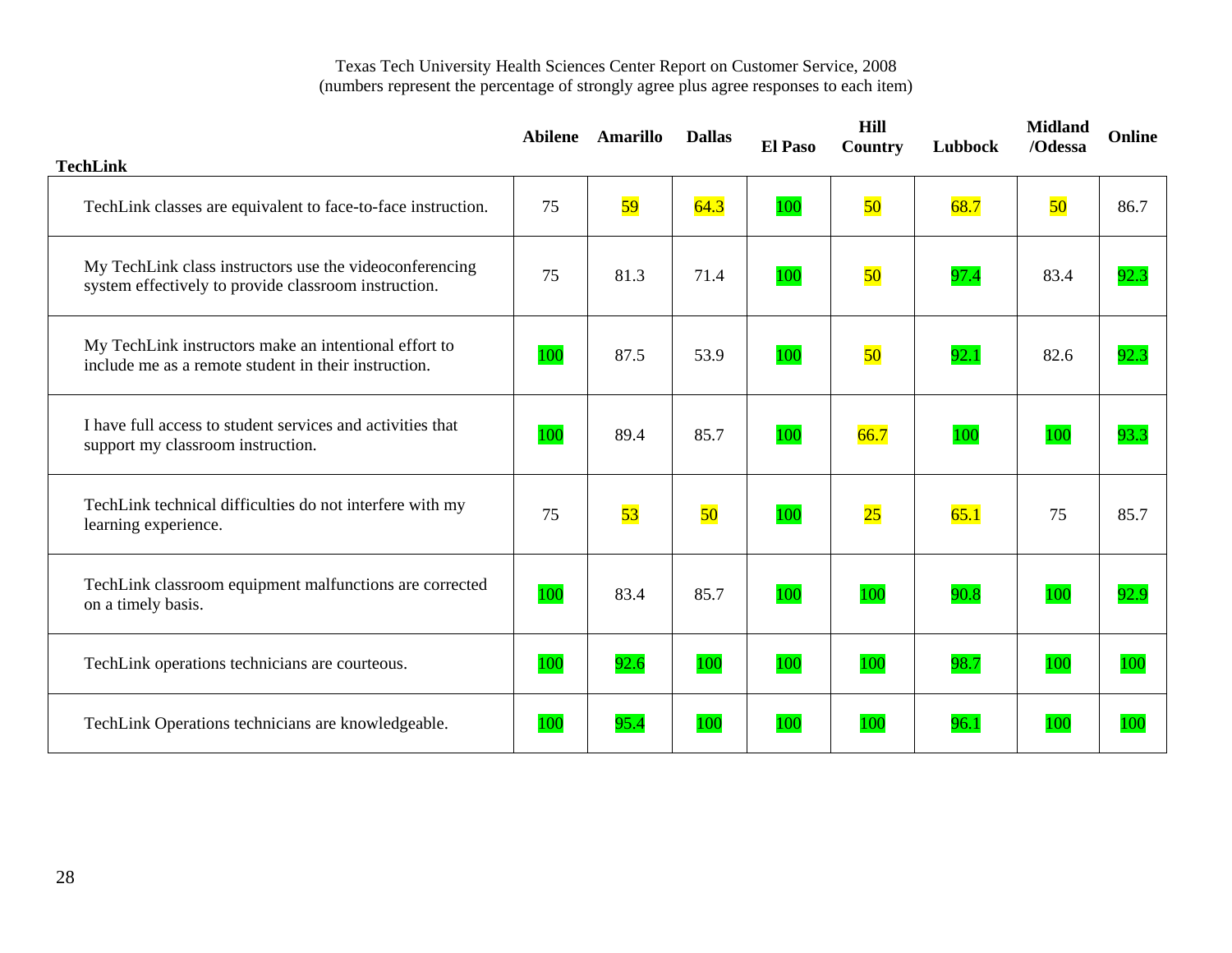| <b>Online Students</b>                                                                                                                                          | <b>Abilene</b> | Amarillo | <b>Dallas</b> | <b>El Paso</b> | Hill<br><b>Country</b> | Lubbock | <b>Midland</b><br>/Odessa | Online |
|-----------------------------------------------------------------------------------------------------------------------------------------------------------------|----------------|----------|---------------|----------------|------------------------|---------|---------------------------|--------|
| Clear standards are set in my online course $(s)$ for instructor<br>response time and availability (turn-around time for email,<br>grade posting, etc.)         | 100            | 88.6     | 71.4          | 100            | 68.8                   | 81.6    | 93.1                      | 77     |
| The electronic tools and media in my online course $(s)$<br>support the learning objectives for the course(s) and are<br>appropriate for an online environment. | 66.7           | 97.6     | 92.9          | 50             | 75.1                   | 92.8    | 92.9                      | 92     |
| As an online student I have full access to student services<br>and activities to support my online class experience.                                            | 100            | 100      | 69.2          | 50             | 68.8                   | 95.1    | 100                       | 89.8   |
| Learning activities in my online course $(s)$ promote the<br>achievement of the learning objectives of the course(s).                                           | 100            | 95.4     | 85.7          | 50             | 81.3                   | 91      | 81.4                      | 93     |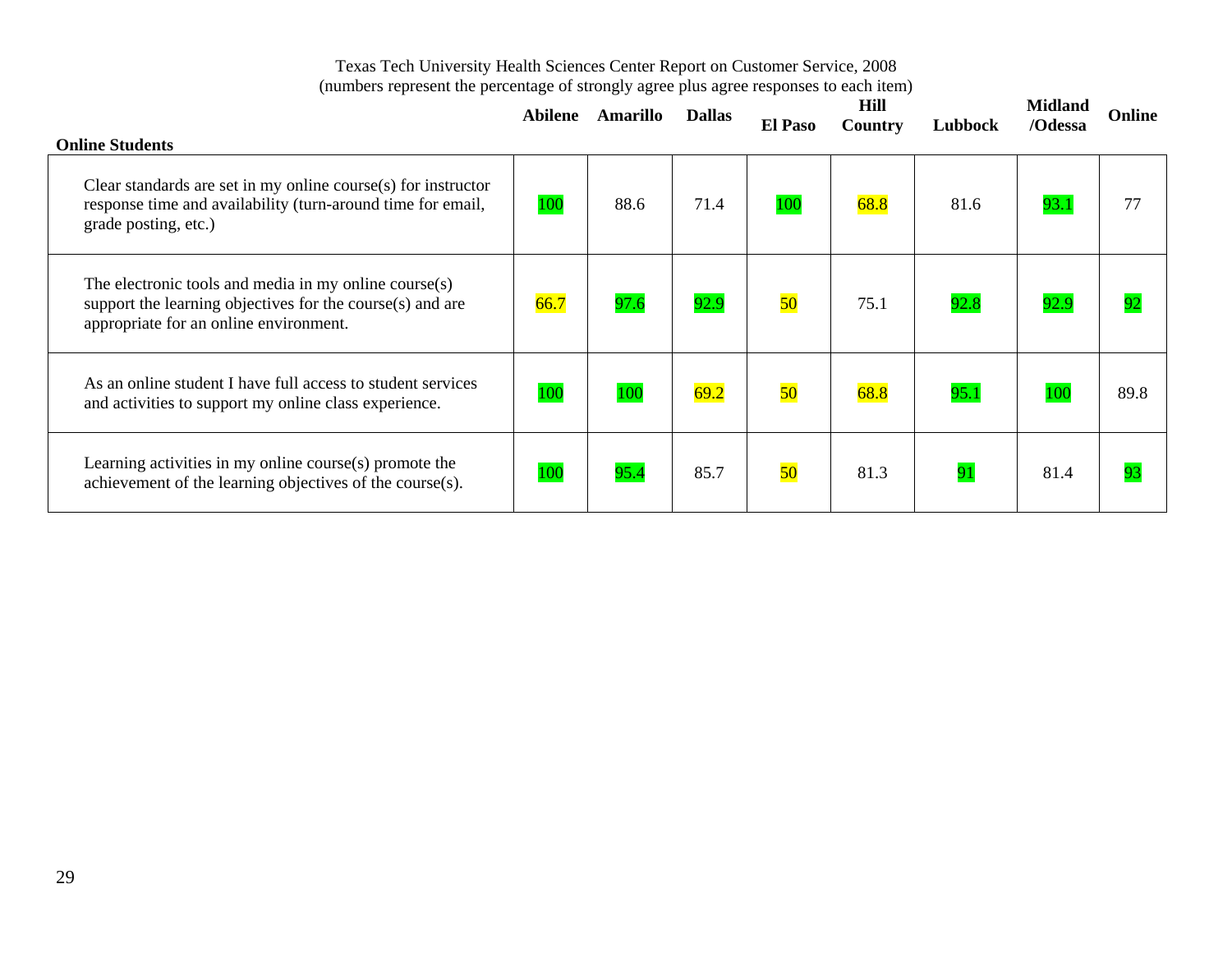|                                                                                                                            | <b>Abilene</b> | <b>Amarillo</b> | <b>Dallas</b> | <b>El Paso</b> | Hill<br>Country | Lubbock | <b>Midland</b><br>/Odessa | <b>Online</b> |
|----------------------------------------------------------------------------------------------------------------------------|----------------|-----------------|---------------|----------------|-----------------|---------|---------------------------|---------------|
| <b>Student Interactions</b>                                                                                                |                |                 |               |                |                 |         |                           |               |
| I am satisfied with the racial/ethnic diversity of the TTUHSC<br>student body.                                             | 91.3           | 90.7            | 84.6          | 82.3           | 100             | 89      | 91                        | 96.9          |
| Students at TTUHSC are treated fairly and with respect<br>regardless of their differences.                                 | 69.5           | 86.4            | 85.2          | 82.5           | 84.7            | 92.7    | 89.4                      | 97.3          |
| I feel that I have a sense of belonging to the TTUHSC<br>community.                                                        | 87             | 84.5            | 84.6          | 70.6           | 84.7            | 91.7    | 80.4                      | 89.2          |
| I know where to go to file a complaint against another<br>student or a TTUHSC employee.                                    | 47.8           | 58.4            | 42.3          | 37.6           | 61.6            | 48.5    | 62.3                      | 69.4          |
| I believe that any complaints I file against another student or<br>a TTUHSC employee will be handled fairly and promptly.  | 52.2           | 70.9            | 72            | 76.7           | 83.3            | 87.5    | 84.3                      | 86.6          |
| I believe that I could report unethical activities by another<br>student or a TTUHSC employee without fear of retaliation. | 56.5           | 75.5            | 65.4          | 75.8           | 83.3            | 87.1    | 89.1                      | 92.8          |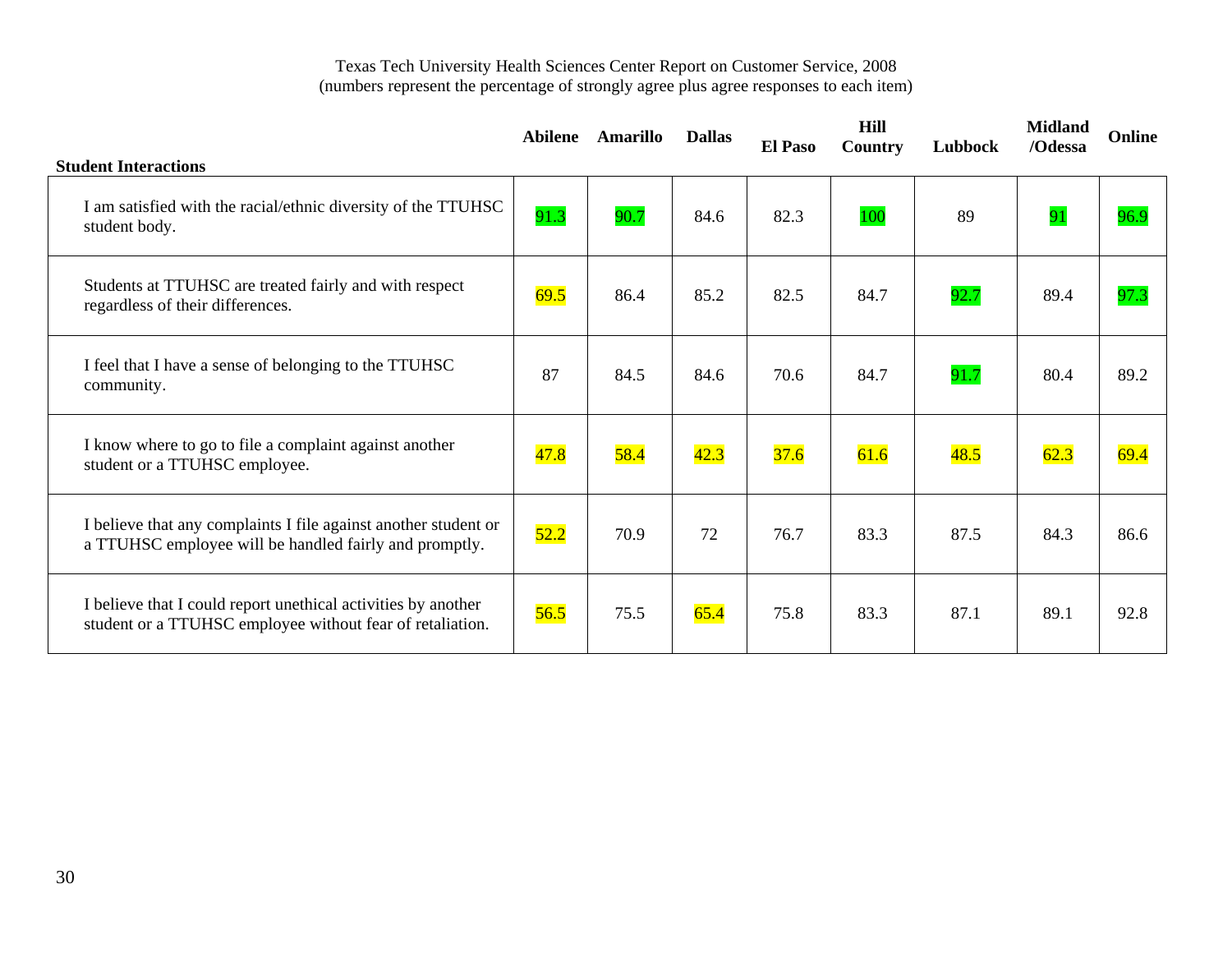|                                                                                                             | Abilene         | Amarillo | <b>Dallas</b> | <b>El Paso</b> | Hill<br>Country | Lubbock | <b>Midland</b><br>/Odessa | Online |
|-------------------------------------------------------------------------------------------------------------|-----------------|----------|---------------|----------------|-----------------|---------|---------------------------|--------|
| <b>Student Senate</b>                                                                                       |                 |          |               |                |                 |         |                           |        |
| I am aware of the role of the Student Senate at the TTUHSC.                                                 | 60              | 70.1     | 48.1          | 50             | 53.2            | 73      | $\overline{40}$           | 40.3   |
| I am satisfied with the role of the Student Senate at the<br>TTUHSC.                                        | 29.4            | 74.1     | 68.2          | 56             | 30 <sub>o</sub> | 83.3    | 55.2                      | 61.3   |
| I am aware of my school's Student Senate<br>representatives.                                                | $\overline{40}$ | 74.1     | 57.6          | 54.6           | 18.2            | 73      | 29.3                      | 25.5   |
| I am aware of activities sponsored by the Student Senate.                                                   | 35              | 78.5     | 42.3          | 33.3           | $\overline{30}$ | 70      | 27.5                      | 20.4   |
| <b>Academics</b>                                                                                            |                 |          |               |                |                 |         |                           |        |
| I am satisfied with the quality of instruction that I receive.                                              | 78.2            | 82.9     | 88.9          | 50.1           | 81.3            | 81.6    | 86.2                      | 89     |
| I am satisfied with the personal attention that my instructors<br>give me outside of class.                 | 82.6            | 83.3     | 84.6          | 58.1           | 56.3            | 87.2    | 83.9                      | 85.2   |
| I am satisfied with the concern for my academic an<br>professional success that is shown by my instructors. | 78.2            | 80.8     | 88.9          | 58.1           | 68.8            | 84.5    | 89.4                      | 91.2   |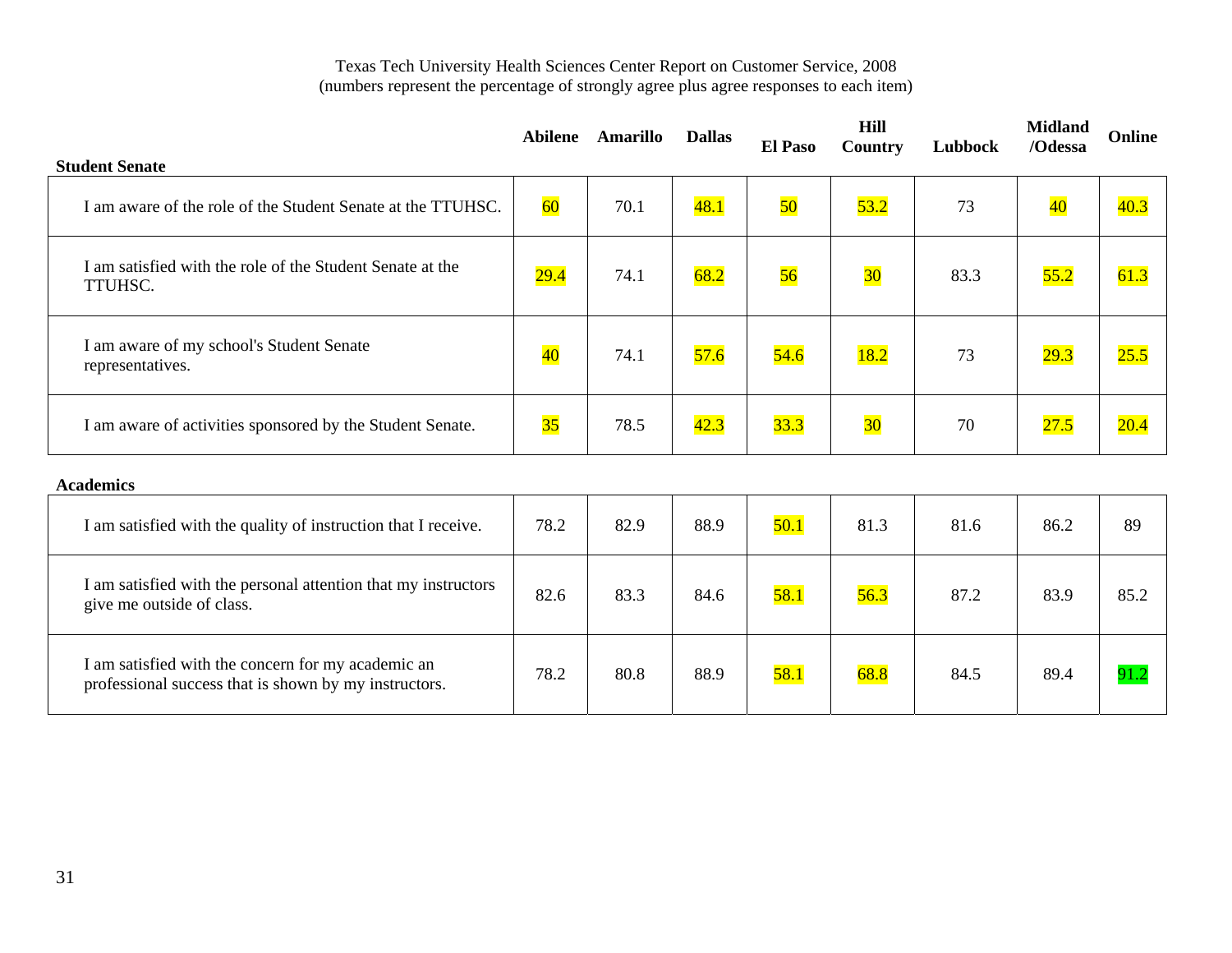| <b>Would You Recommend TTUHSC to Someone Else?</b>                          | Abilene | Amarillo | <b>Dallas</b> | <b>El Paso</b> | Hill<br>Country | Lubbock | <b>Midland</b><br>/Odessa | Online |
|-----------------------------------------------------------------------------|---------|----------|---------------|----------------|-----------------|---------|---------------------------|--------|
| I would recommend my TTUHSC Degree Program to a<br>friend or family member. | 78.3    | 77.8     | 85.2          | 66.7           | 75              | 88.6    | 91.5                      | 95.    |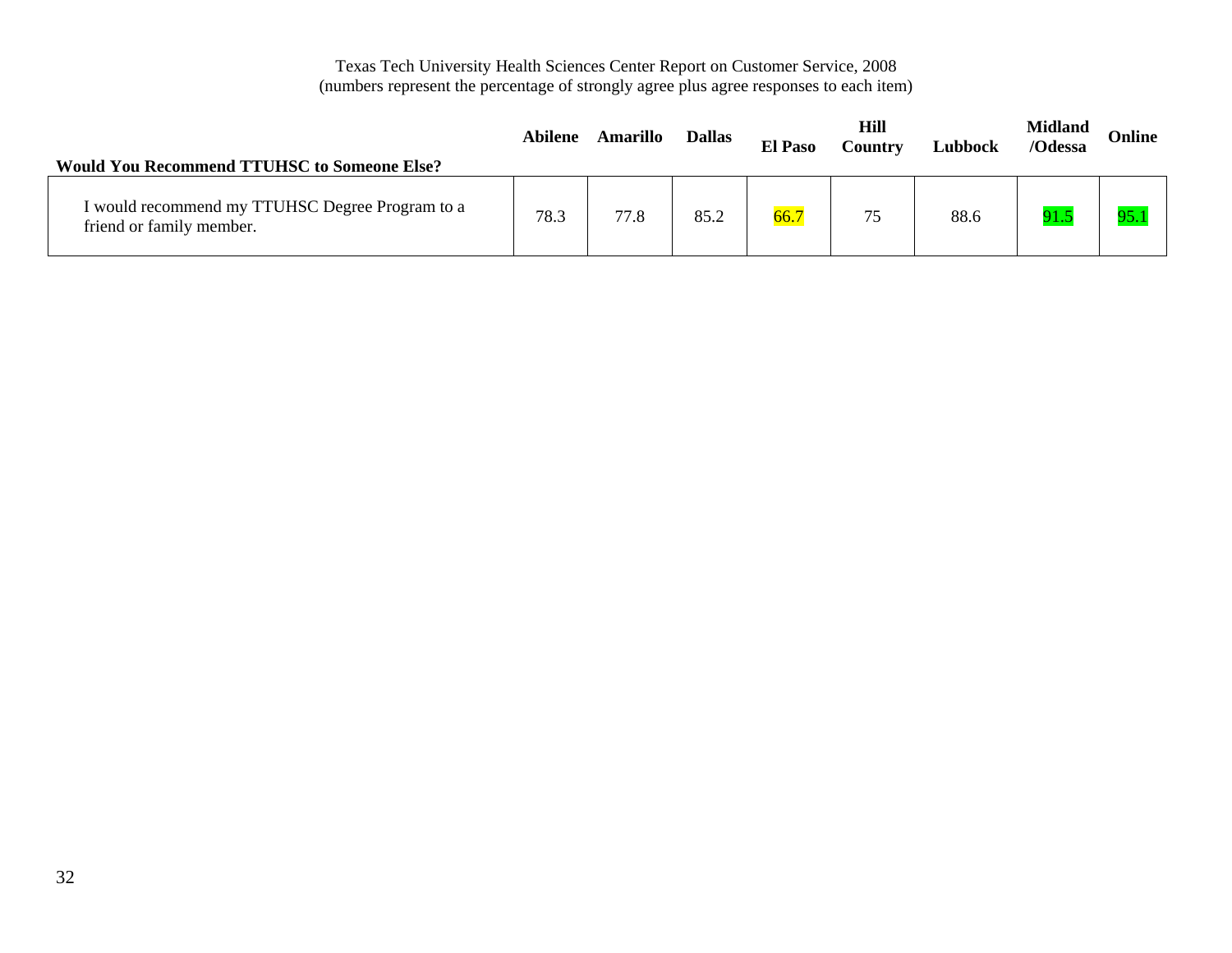# **Section 4 Analysis of the findings identified from the customer satisfaction assessment**

#### Methodology

The survey analysis was simplified by combining the strongly agree and agree percentages into one score and the strongly disagree and disagree percentages into one score. A positive trend score of 90% and above was set to designate the areas where schools and campuses are going above and beyond their customers' expectations. A negative trend as set at 30% to show areas where there is a high dissatisfaction and immediate attention is required.

#### Summary

**Summary by Schools:** In general, students in all five schools (Graduate School of Biomedical Sciences, Allied Health Sciences, Medicine, Nursing, and Pharmacy) were overall satisfied with Academic and Career Advising, Mentoring, Student Services, Student Affairs, the Bursar's Office, Library resources, Facilities and equipment, Information Technology, the school websites, TechLink, satisfaction of Online Students, Student interactions, and academics. However, there were a number of exceptions. Graduate School of Biomedical Sciences (GSBS) students noted dissatisfaction with audio-visual equipment used in classrooms, and Pharmacy students noted dissatisfaction with the physical size of the classrooms as well as dissatisfaction with audio-visual equipment used in classrooms. GSBS students noted dissatisfaction with the adequacy of responses and wait times for IT services, as well as dissatisfaction with the accuracy and ease of use of the school's website. Students from the GSBS, Allied Health Sciences, and Pharmacy noted dissatisfaction with the idea that TechLink classes are equivalent to face-to-face instruction, and with the idea that TechLink technical difficulties do not interfere with the learning experience. A large percentage of students from all five schools lacked awareness of where to go to file a complaint against a student or TTUHSC employee. A large proportion of Pharmacy students disagreed that complaints filed against another student or a TTUHSC employee would be handled fairly and promptly. Many students from the GSBS were dissatisfied with the quality of instruction received and with the concern for academic and professional success shown by instructors. A large number of students in Medicine were not satisfied with the quality of instruction received. Many GSBS students would not recommend their degree program to a friend or family member. Students in GSBS, Allied Health Sciences, Medicine, and Pharmacy registered a high level of dissatisfaction with information and choices for health insurance at TTUHSC. Students in all schools had a low level of awareness about whom to contact about mental health counseling. Students from the GSBS and Pharmacy noted dissatisfaction with wait times for health care services and/or responses. Pharmacy students also noted dissatisfaction with pharmaceutical services through campus providers. Finally, students in Allied Health Sciences, Medicine, Nursing, and Pharmacy noted low levels of awareness about the role, representatives, and activities of the Student Senate.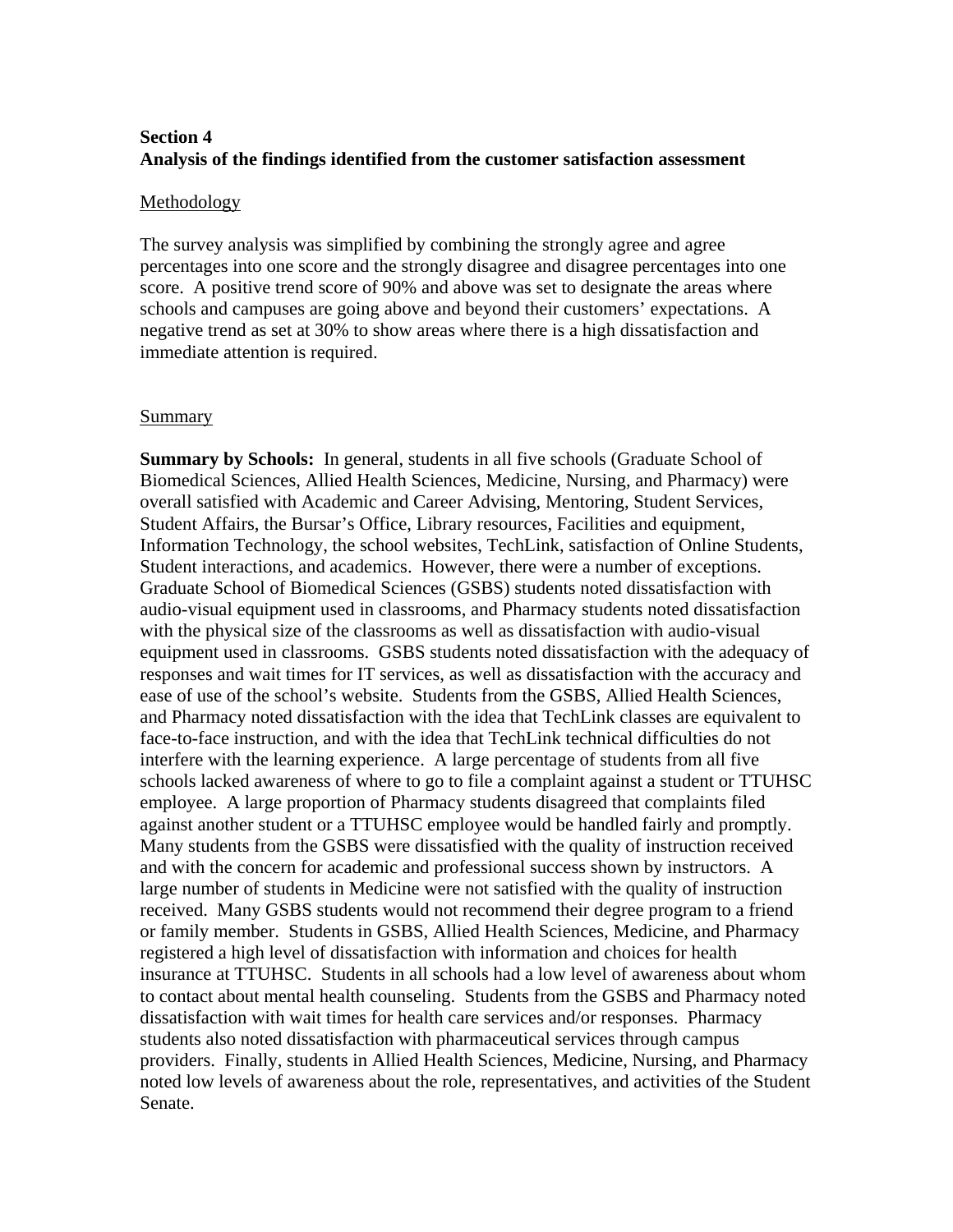**Summary by Campus/group:** In general, students from all eight campuses/groups (Abilene, Amarillo, Dallas, El Paso, Hill Country, Lubbock, Midland/Odessa, and Online students) were satisfied overall with Academic and Career Advising and Mentoring, Student Affairs, the Bursar's Office, Library resources, Facilities and equipment, Information Technology, the school websites, TechLink, and satisfaction of Online Students. However, there were exceptions in several areas. Students in Abilene and El Paso expressed dissatisfaction with the times available for advising/mentoring and disagreed that problems are solved in the area of Career advising/mentoring. Students in Dallas lacked awareness about who they should contact about academic and career advising/mentoring. Students in El Paso disagreed that advising personnel are knowledgeable about opportunities in the students' fields. A large proportion of students in Abilene expressed dissatisfaction with the courtesy of student services employees and with the hours the office is open, as well as being dissatisfied with the wait times for services and/or responses. A large number of students in El Paso and in the Hill Country are dissatisfied with the information they have received about scholarships and grants. A large percentage of students in Abilene do not feel as though Student Affairs has prepared them for the transition to a regional campus. All campuses/groups except for online students registered a high level of dissatisfaction with information and choices for health insurance at TTUHSC, as well as a high level of dissatisfaction with the student health care provider for their campus/groups. Students in Abilene expressed dissatisfaction with the library in the area of accessibility of printed materials, helpfulness of librarians, convenience of library hours, and library study facilities. Students in Dallas expressed dissatisfaction with the library in the area of accessibility of printed materials and library study facilties. Students in El Paso expressed dissatisfaction with the library in the areas of library hours and library study facilities. Students in Midland/Odessa expressed dissatisfaction with library hours. Students in the Hill Country expressed a great deal of dissatisfaction with the use of Techlink resources. A large proportion of students in Amarillo, Dallas, Hill Country, Lubbock, and Midland/Odessa disagree that TechLink classes are equivalent to face-to-face instruction. Students in Amarillo, Dallas, Hill Country, and Lubbock feel that TechLink technical difficulties interfere with their learning experience. Online students in the Hill Country do not feel that clear standards are set in online courses, nor do they agree that they have full access to student services. Many online students in Abilene do not agree that the electronic tools and media in their online courses support the learning objectives for the courses. A number of online students in Dallas do not feel they have full access to student services. In El Paso, many students do not agree that the electronic tools in their online courses support the learning objectives for the courses, they do not agree that they have full access to student services, and they do not agree that the learning activities in the courses promot the achievement of the learning objectives of the course. A large percentage of students from all campuses/locations lacked awareness of where to go to file a complaint against a student or TTUHSC employee. A large proportion of Abilene students disagreed that students at TTUHSC are treated fairly and with respect regardless of their differences, that complaints filed against another student or a TTUHSC employee would be handled fairly and promptly, and that the student could report unethical activities without fear of retaliation. Finally, students in Abilene, Dallas, El Paso, Hill Country, Midland/Odessa,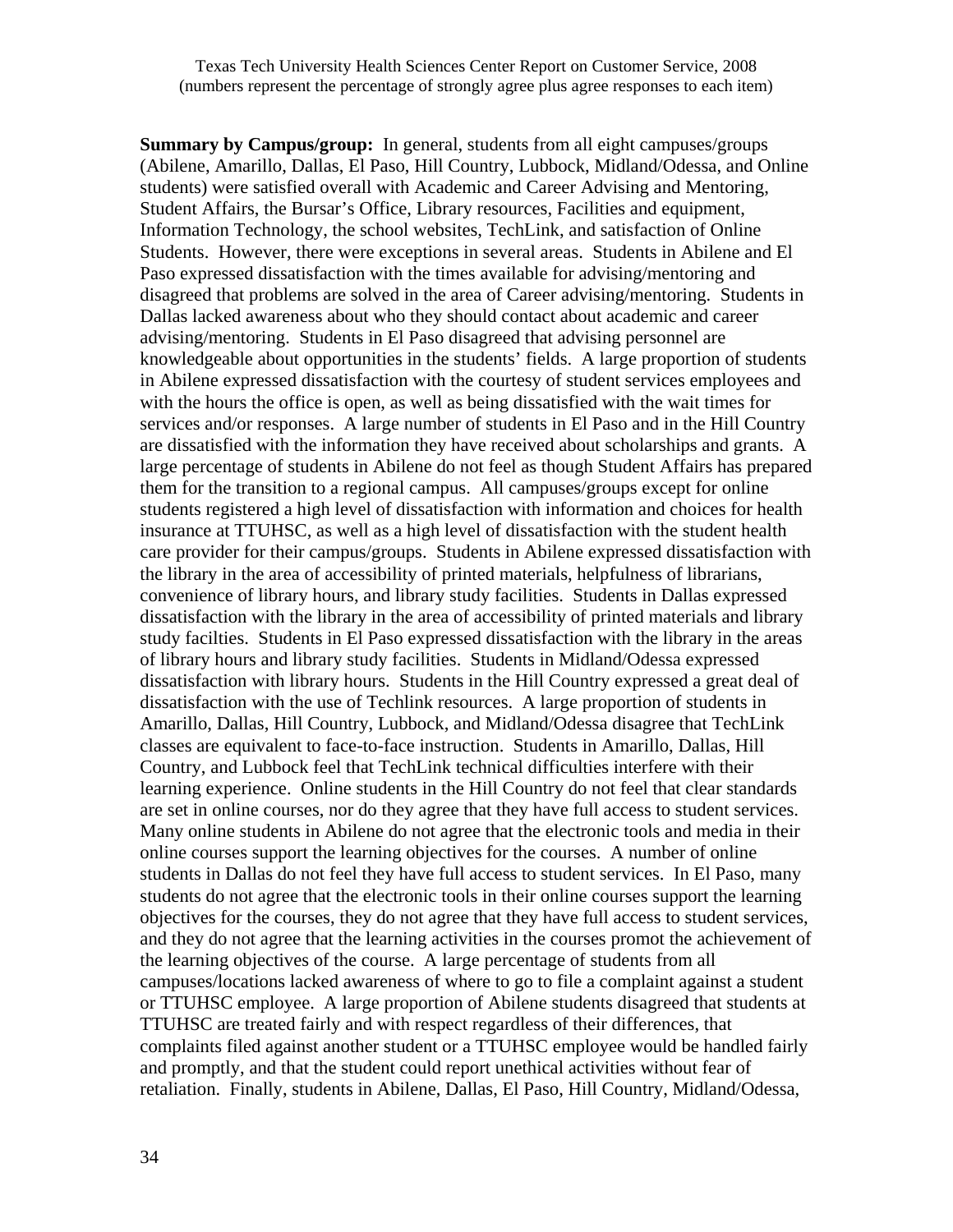and online students noted low levels of awareness about the role, representatives, and activities of the Student Senate. Students in El Paso and Hill Country expressed dissatisfaction with the quality of instruction and the attention they are given by their instructors.

# Improvements to the Survey Process

Several improvements to the survey process were implemented in 2008. The survey was administered to all TTUHSC students (including online students) via a web link sent by email. To increase the response rate, a drawing was held that awarded a \$500 scholarship to a survey participant from each school.

## Improvements based on 2006 results

Several processes have been improved as a direct result of the 2006 Customer Service Survey.

*Student Service's Office:* The expansion of the Student Services website now includes a student portal link for ease of navigation to student personal web pages. The addition of a marketing/webmaster to the Student Services staff enhances the ability to provide marketing and communication services to student organizations and student senate. A Student Affairs Workgroup was started to facilitate equitable student support services across the TTUHSC campuses.

*Registrar's Office:* The Registrar's Office has implemented Banner and MERLIN, two new information systems that will enhance service to students.

*Financial Aid Office:* The Financial Aid Office is implementing the Banner suite of administrative software solutions. This fully integrated software suite will provide significant enhancements to our student service. These include:

- Individual student web access 24 hours a day, seven days a week, to the financial aid application and award process
- An immediate posting of financial aid disbursement

*Paul L. Foster School of Medicine:* The Student Affairs Office has made changes in regards to career counseling and mentoring. Every student met with the Associate Dean for Student Affairs during their third year. Another meeting is scheduled for this summer to prepare the students for interviewing for residency programs.

 Starting with the class of 2010, the students will meet with the Associate Dean twice in their third year and then in the summer of their fourth year. Career counseling will be addressed as well as identifying a mentor for each student.

 The School of Medicine continues to work towards a contract with Thomason Clinic for student health care.

*Graduate School of Biomedical Sciences:* This is the first time the Graduate School of Biomedical Sciences students have been surveyed. Based on the survey results the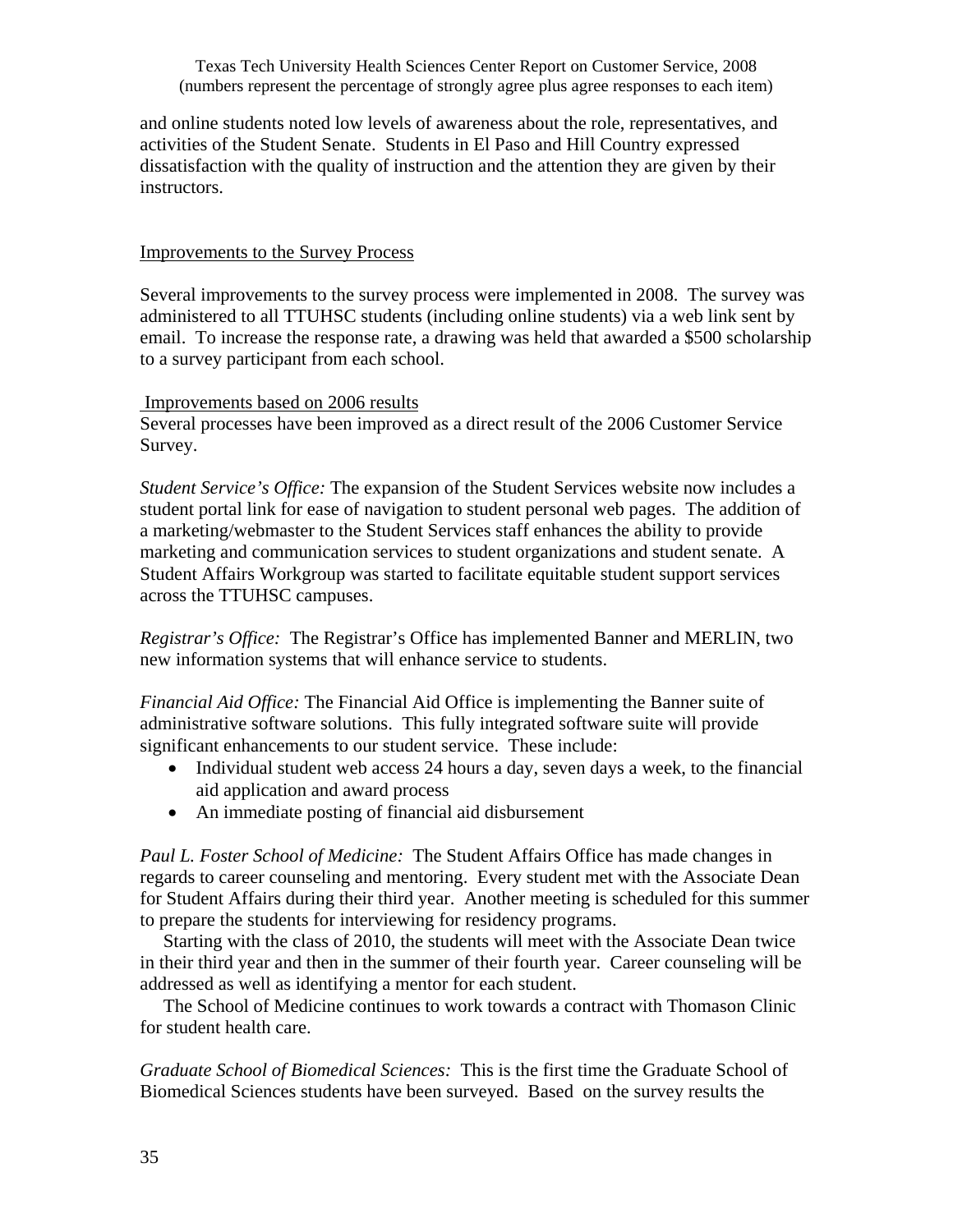GSBS will focus their efforts on a user-friendly website and improvements to categories listed below 70% on the survey summary. To get at the core issues, the Dean is conducting one-on-one interviews with students.

*School of Allied Health Sciences:* The School of Allied Health Sciences found three areas of concern.

 The survey reports that students are not sure who to contact for mental health counseling and where to obtain information explaining student health care. Both of these services are discussed at new student orientation. Beginning this fall the SOAHS will send an email two weeks after orientation reminding the students of the contact information for mental health counseling and student health insurance as well as where to go for health care services.

 TechLink continues to be an area of concern. The SOAHS users of TechLink continue to meet with the TechLink operational staff to improve user skills, investigate better delivery of educational materials as well as consider some adaption of curriculum delivery which is more easily delivered by the TechLink format.

*School of Medicine – Lubbock:* The focus of improvement in the School of Medicine continues to be the ongoing reform of the medical education curriculum. As part of the reform process, mechanisms for communication between faculty and students through enhanced small group interaction have been put in place in order to achieve fuller integration of the basic and clinical sciences. In addition, faculty leaders for medical student small groups serve as academic advisors. This improved student/faculty communication structure has resulted in notably increased student satisfaction in two specific areas; (1) the answering of questions and/or solution of problems, and (2) the preparation of students for the transition to a regional campus. The efforts to improve communication have also been experienced within the student leadership which is displayed in across the board improvement of student awareness and satisfaction related to the Student Senate.

*School of Nursing:* The School of Nursing has focused its improvement processes in the following areas:

- Academic Career Advising/Mentoring: Students are better informed regarding academic and career advising/mentoring. Contact information is included in admissions packets and the advisors/mentors are introduced at new student orientation.
- Financial Aid Information: The School's Office of Scholarship and Financial Aid provide contact information at new student orientation.
- Student Health Information: Student health insurance information is included in admissions packets and this information is reviewed at new student orientation. Additional information is located in the TTUHSC Student Handbook.
- Library Hours: Library hours are included in admissions packets and the information is reviewed at orientation. Similar information can be found in the TTUHSC Student Handbook and online at the library homepage.
- Computer Equipment Availability: Students are informed of computer availability, hours of access and locations at new student orientation.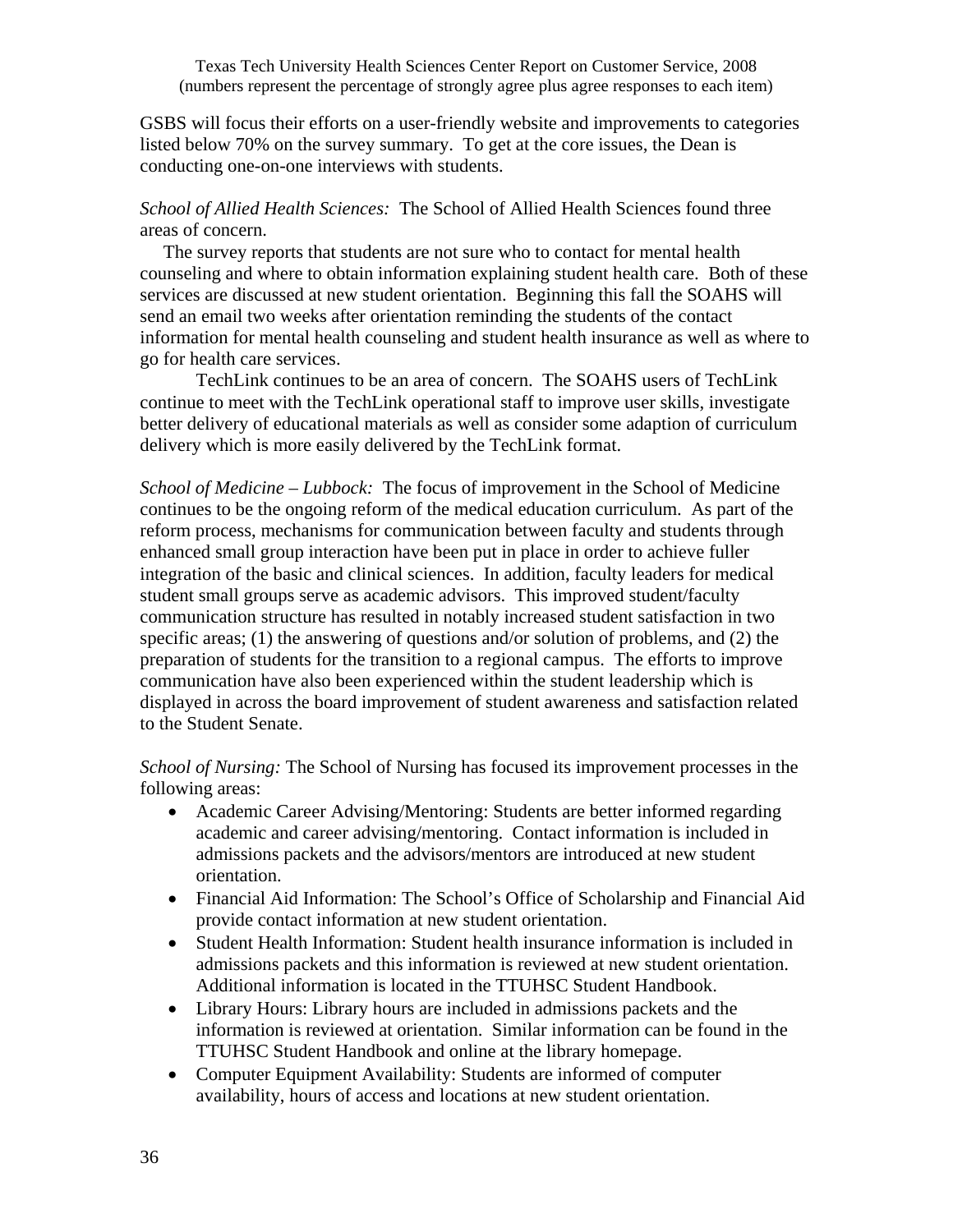- TechLink: Instructors are provided with instructions on effective use of the videoconferencing system. SON faculty and TechLink administrators are working collaboratively to develop improvement strategies.
- Awareness of Student Senate: The Student Senate President speaks at new student orientation and provides contact and student senate information.

*School of Pharmacy:* The School of Pharmacy has scored below an acceptable range in preparing students to transition to a regional campus. The school will perform a needs assessment of students who are currently on a regional campus to determine what information would be most beneficial. Once the information is collected, the School of Pharmacy Student Affairs Office and Office of Experiential Programs will work with the Regional Deans to develop a program that addresses students' needs.

 Students' knowledge of the availability of health insurance and health care services have scored below an acceptable range on the Customer Service Report. While student health is a combined effort between the institution as a whole and individual schools, the School of Pharmacy proposed to improve knowledge of these areas. The Office of Student Affairs will work in concert with the institution and Regional Deans to develop an orientation program which will address student health care issues. Students will tour the facility and will receive a health care portfolio. These resources will be posted on the web for immediate access.

#### **Section 5**

# **Performance measure information related to customer service standards and customer satisfaction**

#### **Outcome Measures:**

The majority of our students strongly agreed or agreed that TTUHSC departments are meeting their needs.

Many of our students wrote comments regarding service delivery. The comments were summarized and distributed to appropriate schools and departments for consideration in their customer service improvement efforts.

#### **Output Measures:**

The total number of students surveyed was 871. The total number of students served was 2616.

#### **Efficiency Measures:**

The costs associated with the survey were the personnel time to: program the survey into web survey software, time to send out survey solicitations via email, and the time to publicize the survey to students.